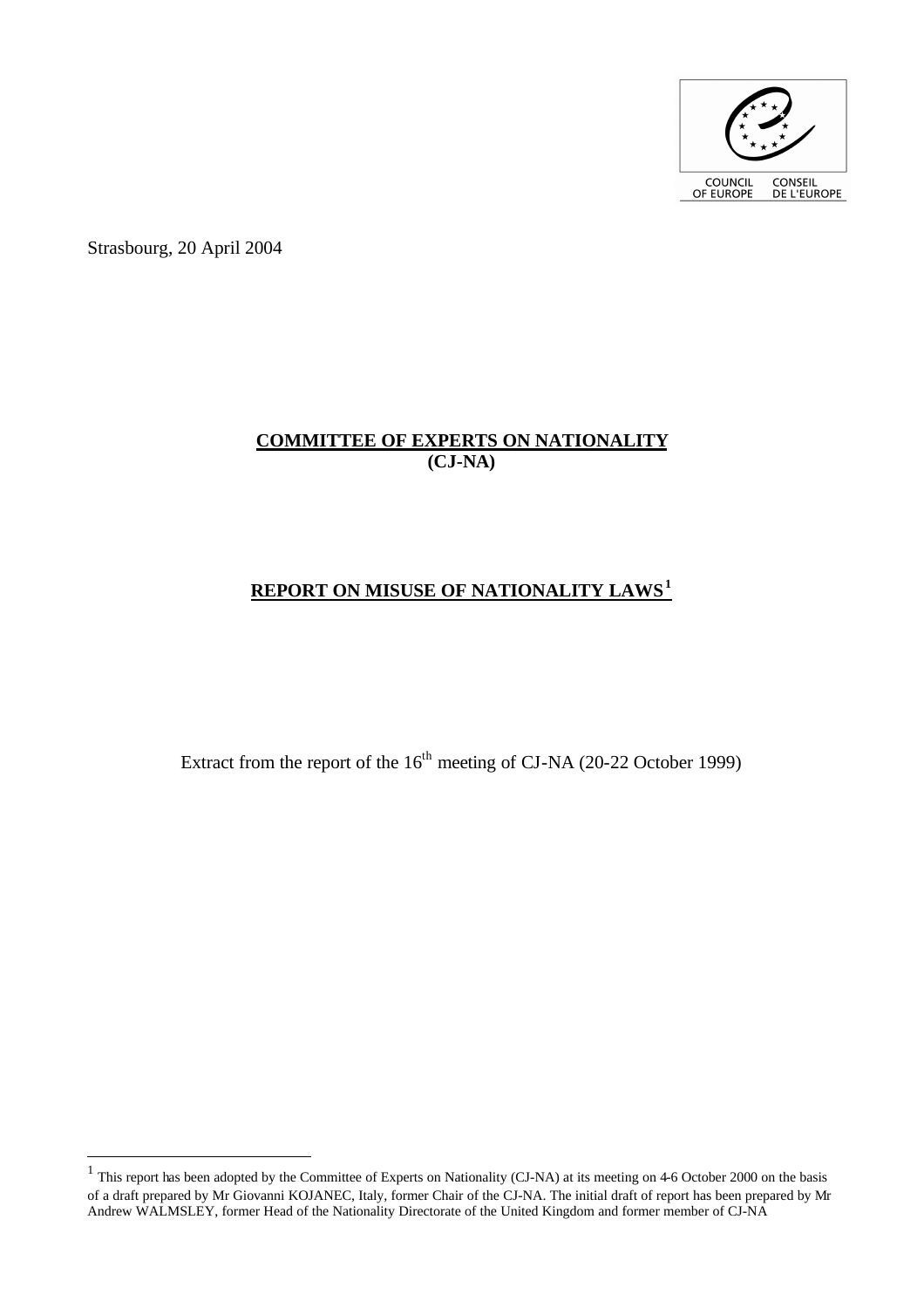# **REPORT ON MISUSE OF NATIONALITY LAWS**

# **TABLE OF CONTENTS**

| <b>SECTION I – INTRODUCTION: THE NOTIONS OF MISUSE AND ABUSE 3</b> |                                                                                   |
|--------------------------------------------------------------------|-----------------------------------------------------------------------------------|
|                                                                    | SECTION II: REVIEW OF SITUATIONS RELATING TO THE MISUSE OR ABUSE OF               |
|                                                                    | PART I - SITUATIONS IN WHICH THE LEGISLATION MAY FAVOUR THE MISUSE OF NATIONALITY |
|                                                                    |                                                                                   |
| A.                                                                 |                                                                                   |
| $B$ .                                                              |                                                                                   |
| $\mathcal{C}$ .                                                    |                                                                                   |
|                                                                    |                                                                                   |
| A.                                                                 |                                                                                   |
| $B$ .                                                              |                                                                                   |
| $\mathcal{C}$ .                                                    |                                                                                   |
| $D$ .                                                              |                                                                                   |
| $E$ .                                                              |                                                                                   |
| $F$ .                                                              | Criminal offences committed prior to the acquisition of a nationality11           |
| G.                                                                 | Possibilities of misuse of nationality laws in the context of State succession11  |
| Н.                                                                 |                                                                                   |
|                                                                    | SECTION III - MEASURES ADOPTED BY STATES IN ORDER TO PREVENT THE                  |
| A.                                                                 | Situations in which the legislation may favour the misuse of nationality laws12   |
| $B$ .                                                              |                                                                                   |
| $\mathcal{C}$ .                                                    |                                                                                   |
| D.                                                                 |                                                                                   |
| $E$ .                                                              |                                                                                   |
| $F_{\cdot}$                                                        | Fraudulent conduct, false acquisition and presentation of false documents16       |
| G.                                                                 |                                                                                   |
| $H_{\cdot}$                                                        |                                                                                   |
|                                                                    |                                                                                   |
|                                                                    | <b>SECTION IV - CONCLUSIONS AND PROPOSALS FOR FURTHER ACTION</b><br>17            |
| A.                                                                 |                                                                                   |
| <i>B</i> .                                                         |                                                                                   |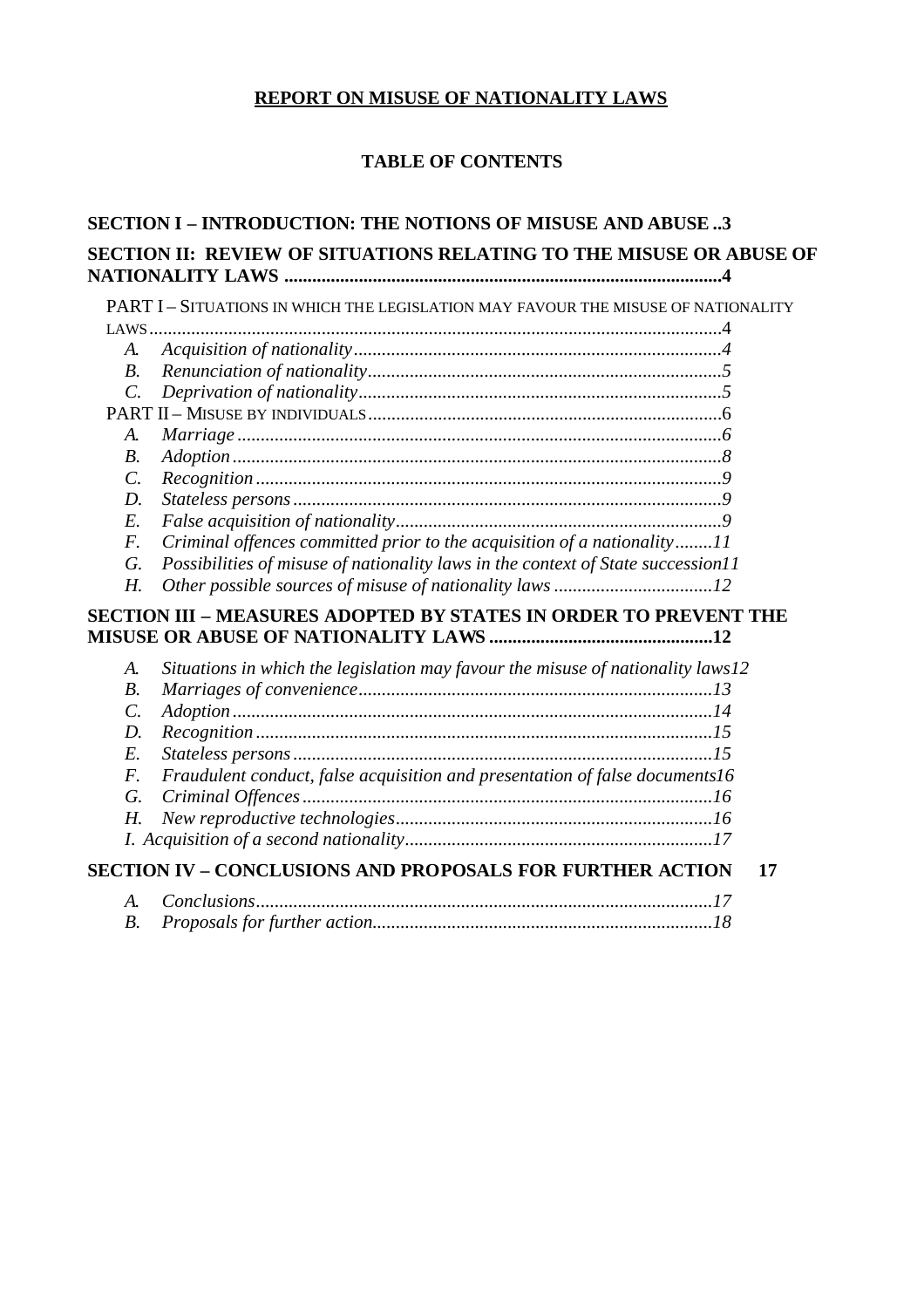#### **MISUSE OF NATIONALITY LAWS**

#### **SECTION I – INTRODUCTION: The Notions of Misuse and Abuse**

- 1. At its 66th meeting, during the week beginning 25 November 1996, the European Committee on Legal Co-operation (CDCJ) approved new terms of reference for the Committee of Experts on Nationality (CJ-NA) which instructed the CJ-NA, amongst other things, "to consider the necessity of any additional measures to deal with problems regarding nationality, in particular in order to .... iii. prevent misuse of nationality laws" and "...... iv. deal with documents and certificates related to nationality". This report has been written to assist the CJ-NA's deliberations on this subject. It attempts to highlight the problems and indicate the "action which, having regard to the provisions of the European Convention on Nationality and other appropriate international instruments, including the European Convention on Human Rights, can be taken by States to prevent the misuse of their nationality laws (eg. improper acquisition of nationality, in particular by marriage to avoid the application of immigration laws, voluntary statelessness and other problems)".
- 2. What is meant by "misuse" (in the French text the word "abus" is used), or "abuse" (in the French text the word "fraude" is used), as it is sometimes referred to? These terms might seem synonymous but there is an important, but subtle, difference. "Misuse" means using the law for an improper purpose whereas "abuse", whilst having that meaning, also refers to the violation of the law. In the context of this report the term "misuse" is used to refer to the framework in which nationality laws are drafted and to those circumstances where people meet the requirements of the law to obtain a nationality status legally but do so in order to circumvent, or avoid the operation of, other laws, notably immigration laws, which would otherwise apply to them. "Abuse" is used where the individual produces false evidence or assumes a false identity to meet prima facie the requirements of nationality law.
- 3. In considering the question of the misuse or abuse of nationality law, it should be remembered that the overwhelming majority of applicants for citizenship, or those people who want to establish their citizenship status, do so legally. However, because many rights and privileges and benefits flow from a particular nationality status, some people, a tiny minority, who do not qualify for citizenship try to exploit the laws to gain access to those rights and benefits. In seeking to guard against this potential exploitation a proper balance needs to be struck between the interests of the State and those of the individual. States should not require such absolute evidence from applicants that would deter the ordinary, honest, applicants from seeking citizenship or place unnecessary administrative obstacles in their way.
- 4. In general, there must be a presumption that democratic countries which subscribe to the European Convention on Human Rights would not misuse their nationality laws to deny individuals the citizenship of those countries for improper reasons. But occasionally States do enact legislation which is contrary to principles in international treaties and instruments. Article 3 of the European Convention on Nationality re-states the principle first enunciated in Article 1 of The Hague Convention of 1930 on Certain Questions relating to the Conflict of Nationality Laws, that each State shall determine under its own law who are its nationals. But the two Conventions limit this acceptance by going on to say that this law shall be accepted by other States in so far as it is consistent with applicable international conventions, customary international law and the principles of law generally recognised with regard to nationality. This recognises that occasionally a State might enact nationality legislation whose provisions are not generally acceptable to other States. One such example could be where a State has provided for an individual to lose its nationality without the acquisition of the nationality of another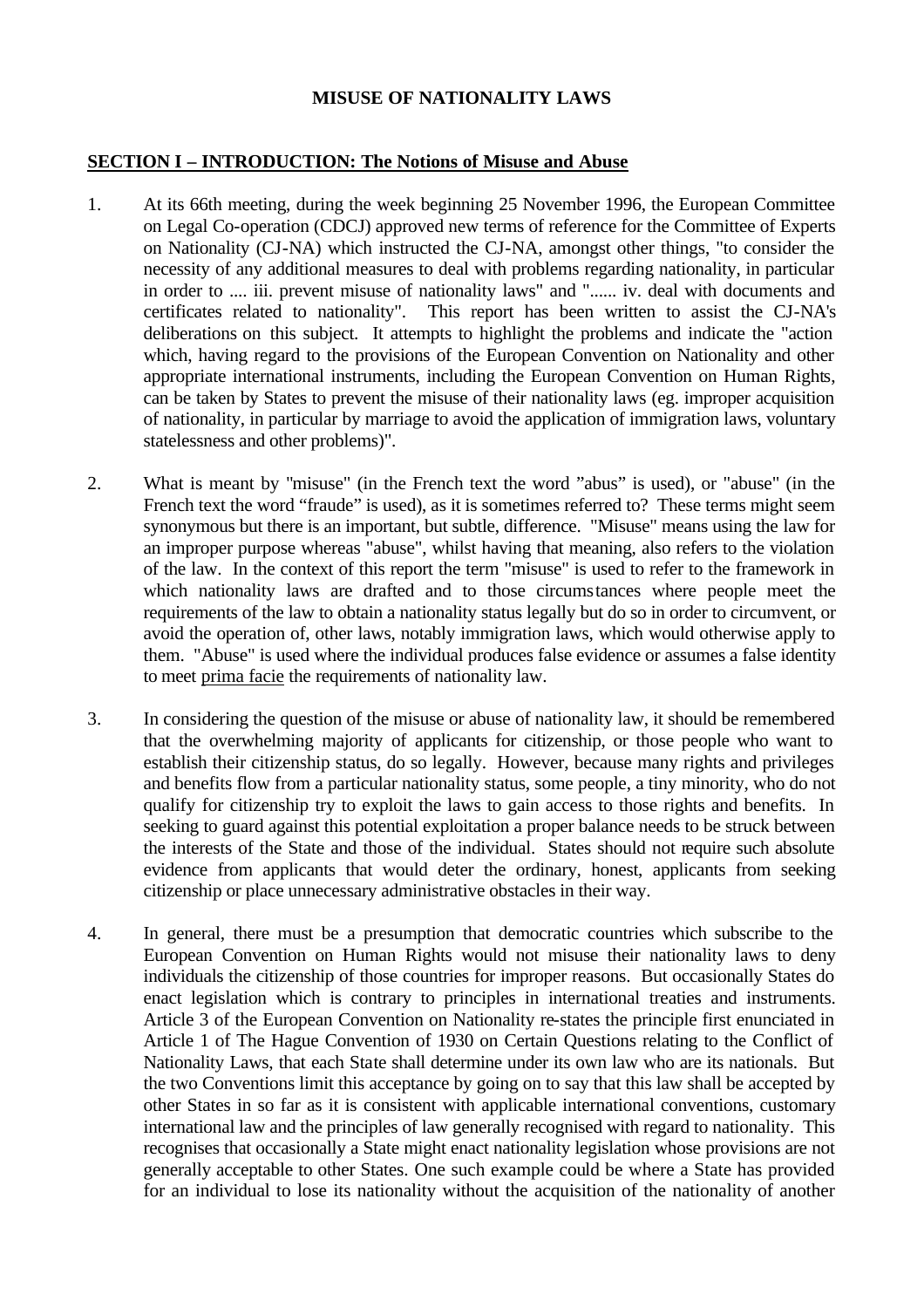State, thereby rendering the person stateless. This and further examples are discussed in more detail in this report.

## **SECTION II: REVIEW OF SITUATIONS RELATING TO THE MISUSE OR ABUSE OF NATIONALITY LAWS**

#### **PART I – Situations in which the legislation may favour the misuse of nationality laws**

- 5. "Nationality" is defined in Article 2 of the European Convention on Nationality as being "the legal bond between a person and a State". In the famous Nottebohm Case (ICJ Reports, 1955, p23) it was described as being "a legal bond having as its basis a social fact of attachment, a genuine connection of existence, interest and sentiments, together with the reciprocal rights and duties. It may be said to constitute the juridical expression of the fact that the individual upon whom it is conferred.... is in fact more closely connected with the population of the State conferring nationality than with that of any other State." It is up to States to decide what constitutes a "genuine connection". Most base their laws on the acquisition of nationality at birth on the principle of jus sanguinis (acquisition by descent from a parent who at the time of the birth possessed the country's nationality) or jus soli (acquisition by birth in the territory of the State) or a combination of the two. Voluntary acquisition of a country's nationality after birth is generally based on physical presence in the country or the establishment of an appropriate connection, such as marriage, in cases of naturalisation, or family connection, such as those established through marriage or adoption, in the cases of registration (or declaration or option or petit-naturalisation). There are some instances where the acquisition of a country's nationality cannot be said to meet any of these principles.
- 6. With international travel becoming easier and cheaper and economic and other pressures growing on individuals, intra- and inter-continental migration has increased over the past 30 years or so. This has led to States restricting immigration to their territory from those not having close connections with it, or not having special skills justifying their entry for employment. However, some countries, primarily those in the European Union and the European Economic Area, have reduced immigration controls on citizens of other member States, thus creating certain Treaty Rights to freedom of movement and employment, amongst others. Citizenship of these member States has therefore become attractive to those from outside who wish to have the same rights.

## **A**. **Acquisition of nationality**

- 7. A recent phenomenon, one that emerged over the last thirty years or so, concerned those States which granted their nationality on the basis of the **plain** jus soli principle and was the growth of the so-called "birth tourism". Pregnant women entered the territory of a State in order to give birth to their child and thereby enabled the child to acquire the nationality of that State. Having a child born in the State could also constitute a sufficiently strong link to enable the mother to remain in the territory when she would otherwise not have qualified to do so, and perhaps later acquire the nationality of that State along with other members of the family.
- 8. Some countries have granted their nationality for Treaty purposes to inhabitants of their former colonies or overseas territories on a non-reciprocal basis. What is meant by this is that an inhabitant of State A's former colonies or overseas territories has citizenship of that country and the right of abode in its main territory, but a citizen whose nationality derives from a connection with the main territory does not have the right of abode in the former colony or overseas territory. And for European Union purposes, for example, nationals of both the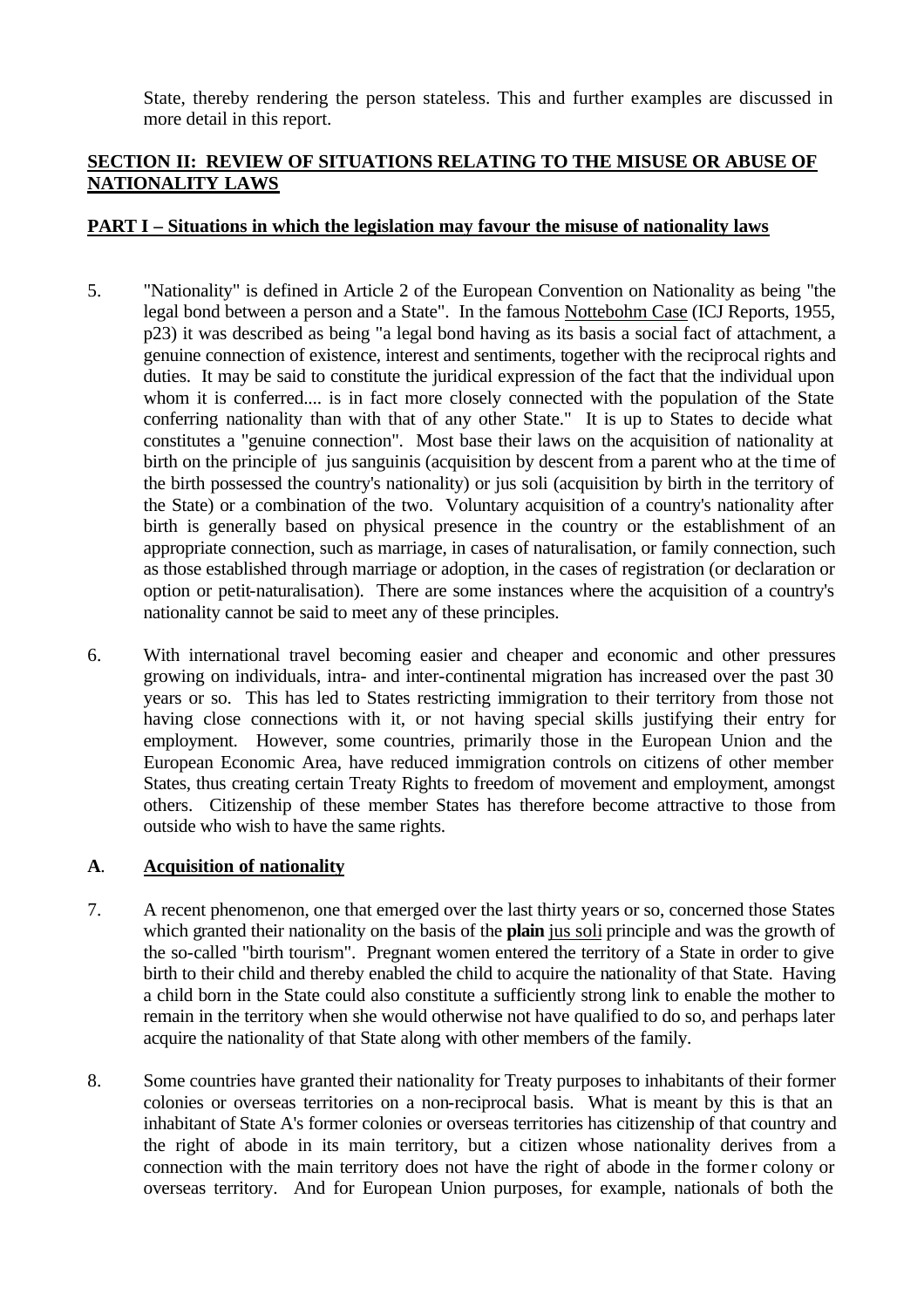territory and the former colony or overseas territory have freedom of movement rights within the Union, but other EU citizens do not have the right of free movement to the former colony or overseas territory. The reason for this distinction and limitation of Treaty rights is quite clear: most of these former colonies or overseas territories are small and have a unique identity and culture which would be damaged by the influx of a large number of people from outside.

9. Another example of where such a link might be considered not to exist is where an individual is allowed to purchase a country's nationality by investing a large sum of money in the country. Most countries normally require a minimum number of years' residence on their territory before someone is eligible to apply for naturalisation as one of its citizens. This residence establishes the link between the individual and the State prior to the legal bond which the grant of nationality establishes. The grant of citizenship to an individual who has only minimum residential qualifications and who has no other effective link with the State, allows the individual to obtain a status to which he would not otherwise be entitled, ahead of others who might have a stronger link falling short of the normal requirements for naturalisation. Acquisition of nationality in these circumstances could make other laws inoperable so far as the individual is concerned. It might allow the renunciation of their previous nationality to take place or prevent their extradition to their country of origin because some countries do not allow their nationals to be extradited. The grant of citizenship to a privileged few in these circumstances could be regarded as a misuse of nationality law.

#### **B. Renunciation of nationality**

1. The situation which most often allows the misuse of nationality laws is where States permit their nationals to renounce their citizenship without first acquiring the nationality of another country or the guarantee of acquisition. Most cases of this nature involve individuals who are living outside the territory of the State concerned, sometimes only temporarily. Renunciation of their citizenship makes them stateless persons if they do not possess another nationality and can create problems for the State in which they are residing, especially if they do not have permanent residence or settled status under that State's immigration laws. Any renunciation which took place without the individual possessing either another nationality or the promise of acquiring one would not be consistent with the relevant principles of customary international law, as well as with international treaties and the principles of law generally recognised with regard to nationality. (See in particular the Council of Europe 1997 Convention on Nationality, and the United Nations 1961 Convention on the reduction of statelessness and Recommendation No. R(99)18 on the Avoidance and the Reduction of Statelessness). Article 4 of the European Convention on Nationality states that the rules on nationality shall be based on the principle inter alia that statelessness shall be avoided, whilst Article 8 states that each State party shall permit the renunciation of its nationality provided the persons concerned do not thereby become stateless. Article 7 of the 1961 Convention on the reduction of Statelessness provides that if the law of a contracting State permits renunciation of nationality, such renunciation shall not result in loss of nationality unless the person concerned possesses or acquires another nationality.

## **C. Deprivation of nationality**

11. There have been occasions, when during political, religious and ethnic conflicts, groups of individuals have been deprived of their citizenship because of their race, national or ethnic origin, religion or political beliefs. Arbitrary deprivation whether de jure or de facto, is unacceptable and should not be tolerated by other States. Discrimination is covered in Article 14 of the European Convention on Human Rights but, so far as nationality law is concerned, Article 5 of the European Convention on Nationality specifically provides that the rules of a State party on nationality "shall not contain distinctions or include any practise which amount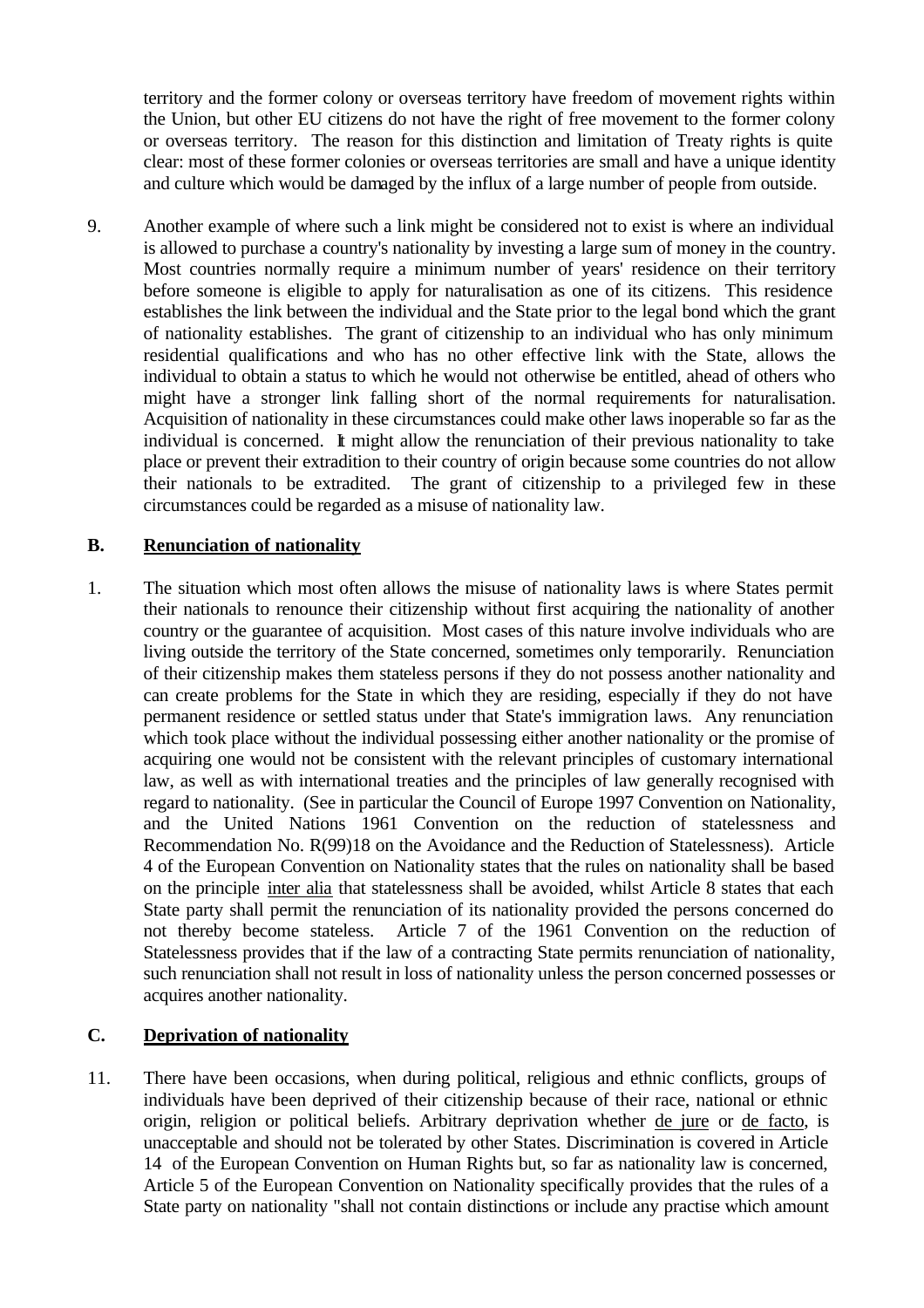to discrimination on the grounds of sex, religion, race, colour or national or ethnic origin". Reference should also be made to the procedural guarantees contained in Chapter 4 of the European Convention on Nationality. Occasionally an individual might be deprived of his nationality for political reasons but Article 4 of the European Convention on Nationality provides that "no one shall be arbitrarily deprived of his or her nationality". To do so, being a misuse of nationality law, contravenes the Convention.

## **PART II – Misuse by individuals**

12. One of the main reasons why individuals might seek to misuse or abuse nationality law is to evade or circumvent immigration controls. Most countries severely restrict admission to their territory by non-nationals of that country, except for those coming for genuinely temporary purposes, or those with whom they are in agreement regarding inter-country travel (such as the EU and the EEA, the British/Irish Common Travel Area, and the arrangements which existed in the Benelux countries and in the Nordic Countries). In the context of this report immigration control refers not only to entry into a country, but also the rules governing settlement, the freedom from deportation and allied legislation such as that concerning extradition. But the misuse or abuse of nationality laws is not confined solely to the evasion of immigration control. In some countries the right to live in certain areas, the right to own property, hold public office, the possibility to exercise lucrative activities, or participate in the sale of State assets, is confined to nationals of the State, thereby increasing the incentive for those who do not qualify for citizenship in their own right to seek to acquire it by other means. The paragraphs below seek to examine some of the more frequently encountered instances of misuse or abuse.

#### **A. Marriage**

#### (i) Marriages of convenience

- 13. European States have different attitudes regarding the legal consequences of marriage on the nationality status of individuals. Some States give foreign spouses the right to acquire their nationality without the exercise of discretion by the state through an automatic entitlement to registration, while other States give foreign spouses the right to apply for facilitated naturalisation. Both of these approaches are in accordance with Article 6.4.a. of the European Convention on Nationality which requires States Parties to facilitate the acquisition of nationality for foreign spouses of their nationals. Marriage should not be used merely as a means to acquire nationality, for instance if couples go through a marriage ceremony solely in order to confer this eligibility upon the non-national. Some times this is done for money, on some occasions for other reasons, and in such cases the couple rarely live together as husband and wife, and separate and divorce once nationality has been granted to the spouse. These are commonly known as "sham" marriages, or marriages of convenience.
- 14. Such marriages also occur where citizenship, or the right to apply, is not conferred immediately. Usually the marriage takes place primarily to assist the individual to circumvent immigration controls because they do not otherwise qualify to enter or remain in the country. After a certain length of time the individual can apply for either the acquisition of citizenship through entitlement or for facilitated naturalisation. For example, in France the spouse has to wait for a year before signing the declaration of acquisition of French nationality, whereas in the United Kingdom a spouse has to wait for three years, compared to the normal five, before they can apply for naturalisation. In both cases the fact that the marriage has not been dissolved gives the spouse the opportunity to acquire, or to apply for, citizenship on terms more favourable than those which apply to others, even though a genuine conjugal relationship has never existed between the couple.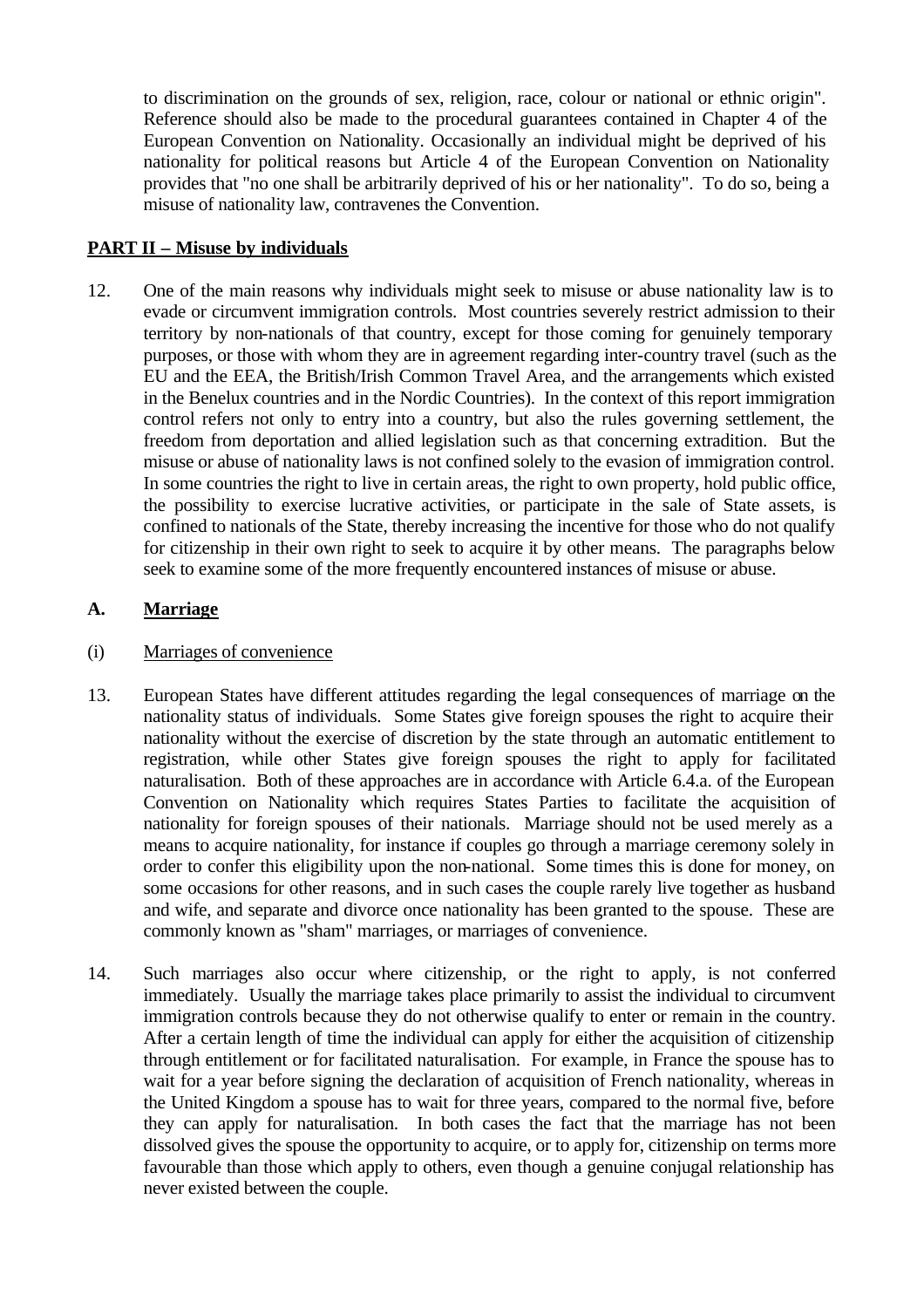15. The fact that marriage to a national allows a foreigner to circumvent a country's immigration control or acquire its citizenship has encouraged some individuals to set up rackets in which they will either marry, or arrange for someone else to marry, a foreigner for money without any intention of having a normal married life, to assist them in such an aim. However, the time it might take for the spouse to achieve permanent residence or settled status or acquire citizenship, and thus allow the dissolution of the marriage, can restrict the opportunity for such racketeers to contract lawful marriages, so many contract bigamous or polygamous marriages. These marriages by a national may render them unlawful, but they may not come to the attention of the nationality authorities until some time after citizenship has been granted to the supposed spouse, and when it did a view would need to be taken on whether the citizenship was acquired by means of fraudulent conduct which justified the loss of nationality at the initiative of the State.

#### ii) Polygamous marriages and "marriages récognitifs"

- 16. Not all polygamous or potentially polygamous marriages are unlawful. Islamic law, and therefore the laws of some States, allows polygamous marriages to be contracted. Whether a polygamous marriage contracted by a national of one of these States in another State is lawful is something which would depend on the domicile of the contracting parties and the laws of the country in which the marriage took place. Where the marriage is genuine it is unlikely that the existence of a previous on-going marriage would be concealed either from the spouse or the immigration or nationality authorities of the country of the spouse. However, in some cases persons applying for citizenship sometime conceal the existence of the previous marriage, and the previous spouse, until after citizenship has been granted, and then try to pass on their newly acquired nationality to their first spouse. Or the first spouse is divorced by local or national custom, a second marriage is entered into, and then the second (or subsequent) marriage is dissolved and the new citizen re-marries the first spouse and tries to pass on citizenship.
- 17. An example of this sort of problem is the so-called "marriage récognitif" which can facilitate certain types of abuse. This type of marriage, which is allowed by the legislation of certain Islamic countries, aims at officially recognising a precedent marriage through a declaration to the competent authorities by, for instance, twelve witnesses. "Marriage récognitif", which may be declared to French authorities, may have therefore retroactive effects. Foreigners may be naturalised as single persons and afterwards declare to the French authorities that they were already married when the decision concerning the attribution of nationality was taken. "Marriage récognitifs" are therefore a way to hide the existence of relatives during the naturalisation procedure. Indeed, if this situation was known, according to the practice and the case law, the foreigner may not have been naturalised in the first place.
- 18. The trouble with marriages of convenience and polygamous, or potentially polygamous marriages, is that often they are accepted by the immigration authorities even where there are considerable doubts about the genuineness of the marriage. That makes it difficult for the nationality authorities, where these are different, to question their validity or genuineness, especially in those cases where citizenship derives automatically from being married to a national. These problems also appear where the naturalisation of a spouse is facilitated under a country's laws, but at least in those cases the grant of citizenship is often discretionary and not automatic, and the time between the marriage ceremony and the application being made allows time for the genuineness of the marriage to be called into doubt.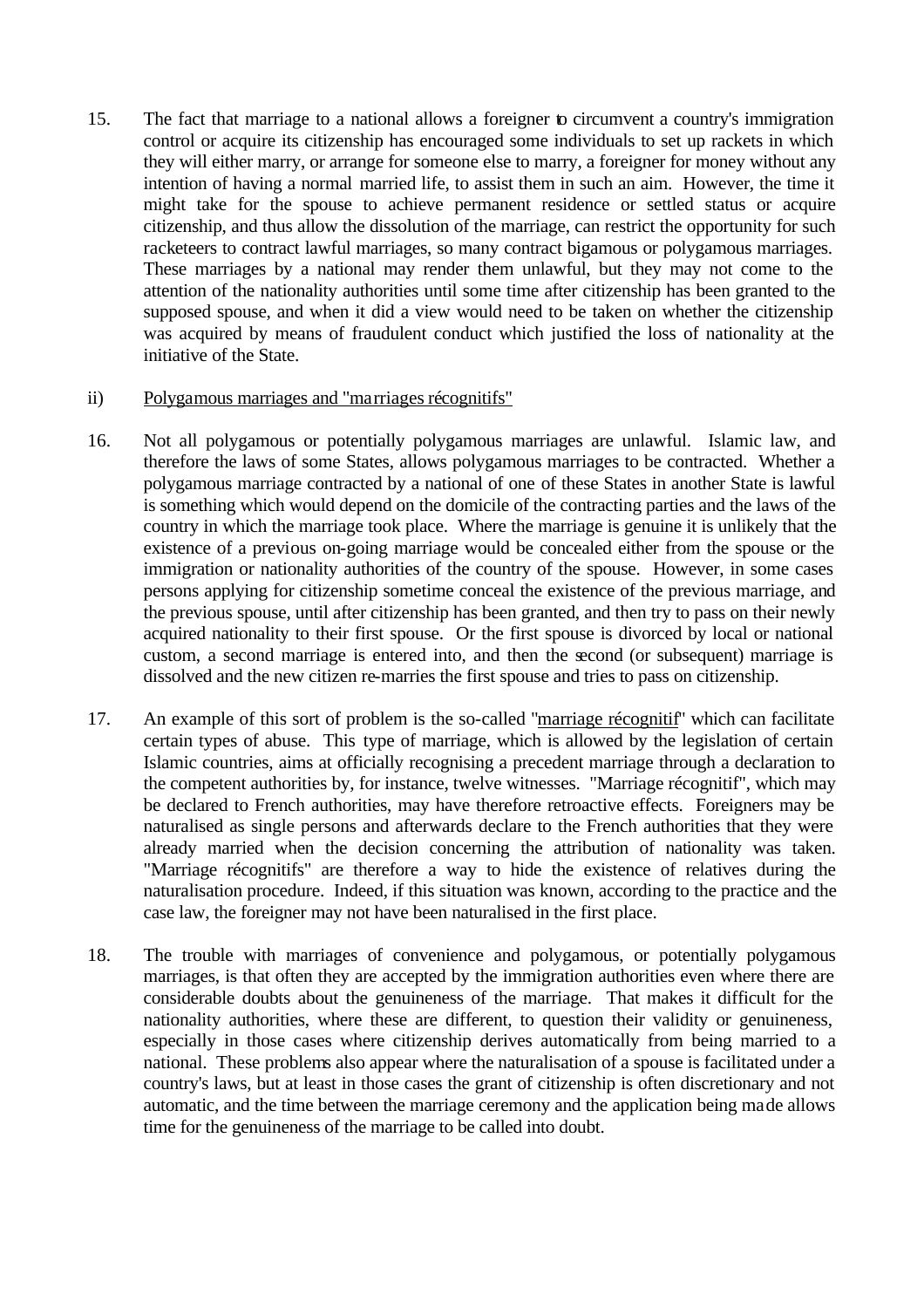#### iii) Registered partnerships

19. A new situation which could give rise to the misuse of nationality laws is the emergence of new forms of cohabitation such as "registered partnerships" which are being recognised in certain States. Some might argue that marriage and other forms of cohabitation should have the same legal consequences for the individuals, whilst others might say that this would merely add to the problems. Certain European countries are understood to be undertaking legislative reforms in relation to these new forms of cohabitation. On 15 and 16 March 1999, the Council of Europe and the Ministry of Justice of the Netherlands, in co-operation with the Hague Conference on Private International Law and the International Commission on Civil Status, held the 5th European Conference on Family Law on the topic "Civil law aspects of emerging forms of registered partnerships (legally regulated forms of non-marital cohabitation and registered partnerships)". The outcome of the Conference was considered by the Committee of Experts on Family Law (CJ-FA) at its meeting immediately following the Conference. The CJ-FA noted that the Conference had recognised that the question of the extent to which States chose to regulate non-marital co-habitation, including the question of registered partnerships, depended very much upon their different customs and traditions. The Conference noted that a need is felt in many States to regulate in some way non-marital co-habitation and emerging forms of registered partnerships. The Conference also recognised that, in States where there were laws concerning registered partnerships, these laws often contained not only a number of common features but also important differences. In addition the Conference noted that, even those States which may not wish to regulate non-marital cohabitation further or to introduce registered partnerships could, in any event, wish to consider possible means to deal with problems arising out of relationships and how to deal with them where there is a foreign element (eg partnerships which are registered abroad). The CJ-FA noted that, as a follow-up to the Conference, it was proposed amongst other things that the CJ-NA should take account of the questions discussed during the Conference when dealing with the misuse of nationality law.

#### **B. Adoption**

- 20. Many countries restrict the admission of dependents of foreigners settled on their territory to the spouses, minor children and elderly parents of such permanent residents. Families sometimes therefore try to arrange the immigration of their relatives' children by trying to pass off their nieces and nephews as their own children. Most immigration authorities are aware of this, especially where the personal documentation in the child's country of origin is generally inadequate, and have procedures to combat fraud and misrepresentation of this type. A more difficult area is where the family legally adopts a relative's child in order to facilitate the child's admission to the country of migration but where there has been no genuine transfer of parental responsibility. Cases where the child assumes the adoptive parents' nationality upon the adoption order being made are even more difficult to counter, especially when the adoption order has been made by a court, for the presumption must be that the court has enquired into such matters and satisfied itself to the genuineness of the adoption.
- 21. Certain problems may arise from the distinction which exists in some countries between simple and full adoption. In France, according to the new nationality law of 1998, children adopted abroad by French nationals by "*adoption simple*" may acquire French nationality by a simple declaration (children subject to "*adoption pleniére*" by a French national acquire ex lege French nationality). This could give rise to misuse of nationality laws, even though the foreign judgement has to be subject to an exequatur procedure. However, the procedures for full adoption and recognition of foreign adoptions are very detailed in most States, and these procedures are usually generally sufficient to ensure that misuse does not take place.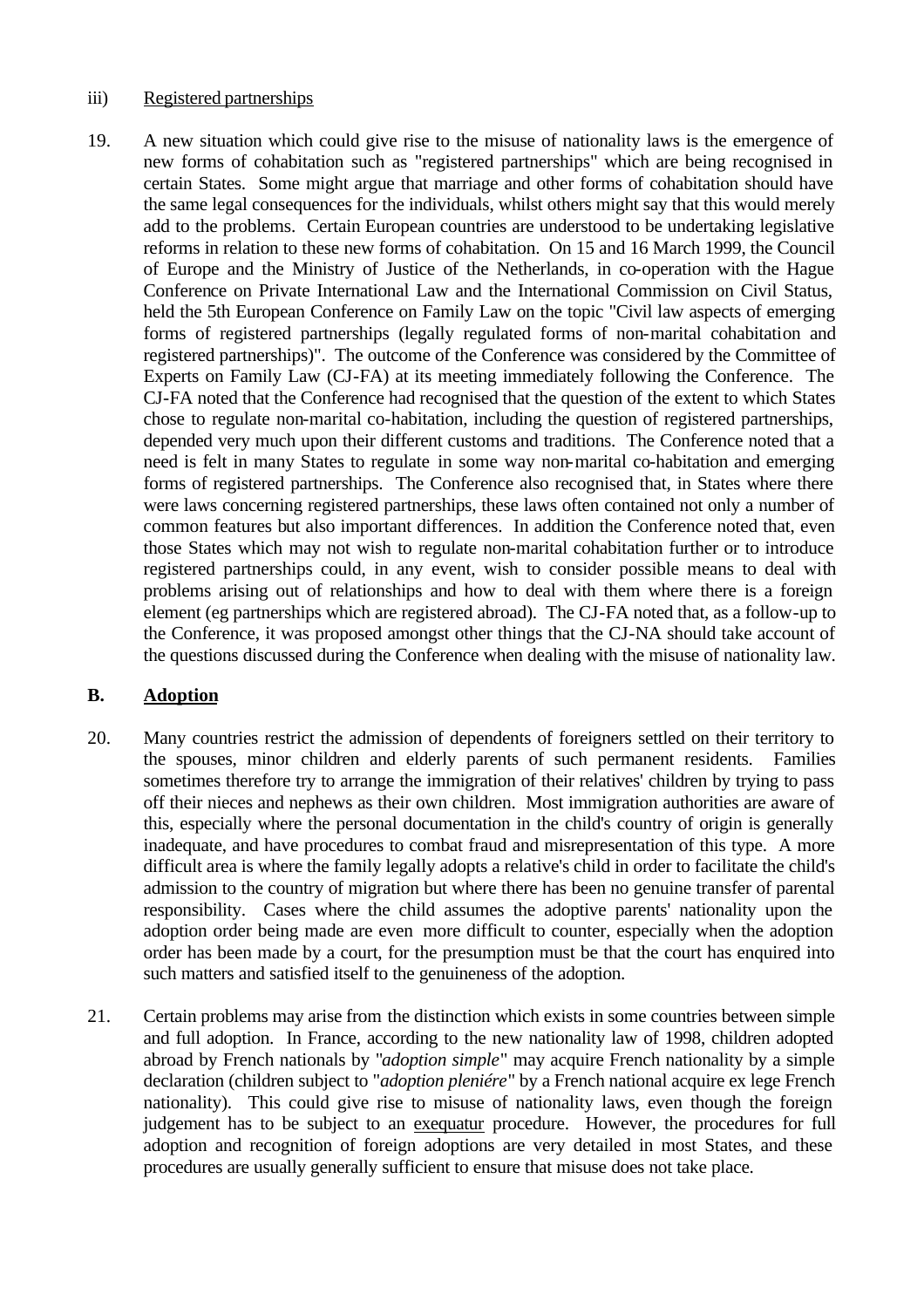## **C. Recognition**

- 22. In some countries it is not necessary for the putative father of a child to go through the judicial process of adoption in order to pass on his nationality to the child. The administrative process of recognising the child as his own is sufficient to establish his parenthood. This has led to some men going around foreign countries falsely recognising children as their own in order to facilitate the children's acquisition of nationality and right to migrate to the supposed father's country. The more simple the recognition procedures are, the more cases of misuse of nationality laws could occur, in particular when a person could easily claim to be the biological father of another person's child. Misuse of nationality laws may therefore arise from the legislation of certain States which allows a person claiming to be the father to recognise a child by a simple declaration, thereby establishing the parenthood relationship and transmitting nationality to the child.
- 23. The contrary situation to this is where an individual claims to be the parent of a national in order to secure immigration or nationality rights for themselves. For example, French legislation contains specific provisions relating the entry and the stay in France of foreign parents of French children. It is frequent that, following the acquisition of French nationality by the mother, minor children acquire French nationality through a collective effect ("*effet collectif*"). If these (French) children do not have a clearly established relation with the father, any foreigner, who is irregularly on French soil, could recognise such children in order to become their protector, thereby eliminating all the negative consequences of their illegal presence in France.

## D. **Stateless persons**

24. Many States, following their obligations under the 1951 Convention relating to the Status of Refugees and the 1954 Convention on the Reduction of Statelessness, facilitate the naturalisation of refugees and stateless persons resident on their territory. This could encourage some individuals to become stateless in order to avail themselves of these provisions, especially if they would not qualify for a non-facilitated naturalisation. Sometimes this statelessness has been brought about by either the person concerned or the parents of a child making a declaration to that effect and thus voluntarily and actively becoming stateless in order to obtain this advantage. Or the individual concerned could have the nationality of another country confirmed simply by filling in an application for registration or by opting for it, but chooses not to do so in order to benefit from the facilitated naturalisation procedures. Failure to carry out a simple administrative procedure and thereby render oneself stateless for the sole purpose of applying for naturalisation on more beneficial terms than would otherwise be the case is a misuse of nationality law. These situations should not be confused with the cases of persons who are not able to acquire the nationality of any State, owing to the absence of appropriate provisions in the nationality laws of the State or States concerned or because the individuals have no appropriate connection with any State. Sometimes involuntary statelessness occurs because States, when drafting their legislation, do not accurately foresee how it will apply in all cases.

## **E. False acquisition of nationality**

25. The above examples of the misuse of nationality laws mainly refer to individuals notionally going through the process of meeting the statutory requirements of the law in order to obtain nationality of another State when they do not have the genuine and effective link which otherwise would be required of them. Another common problem is the fraudulent use of documents in order to establish a prima facie entitlement to nationality. These documents might be genuine documents falsely acquired or the personal details on which have been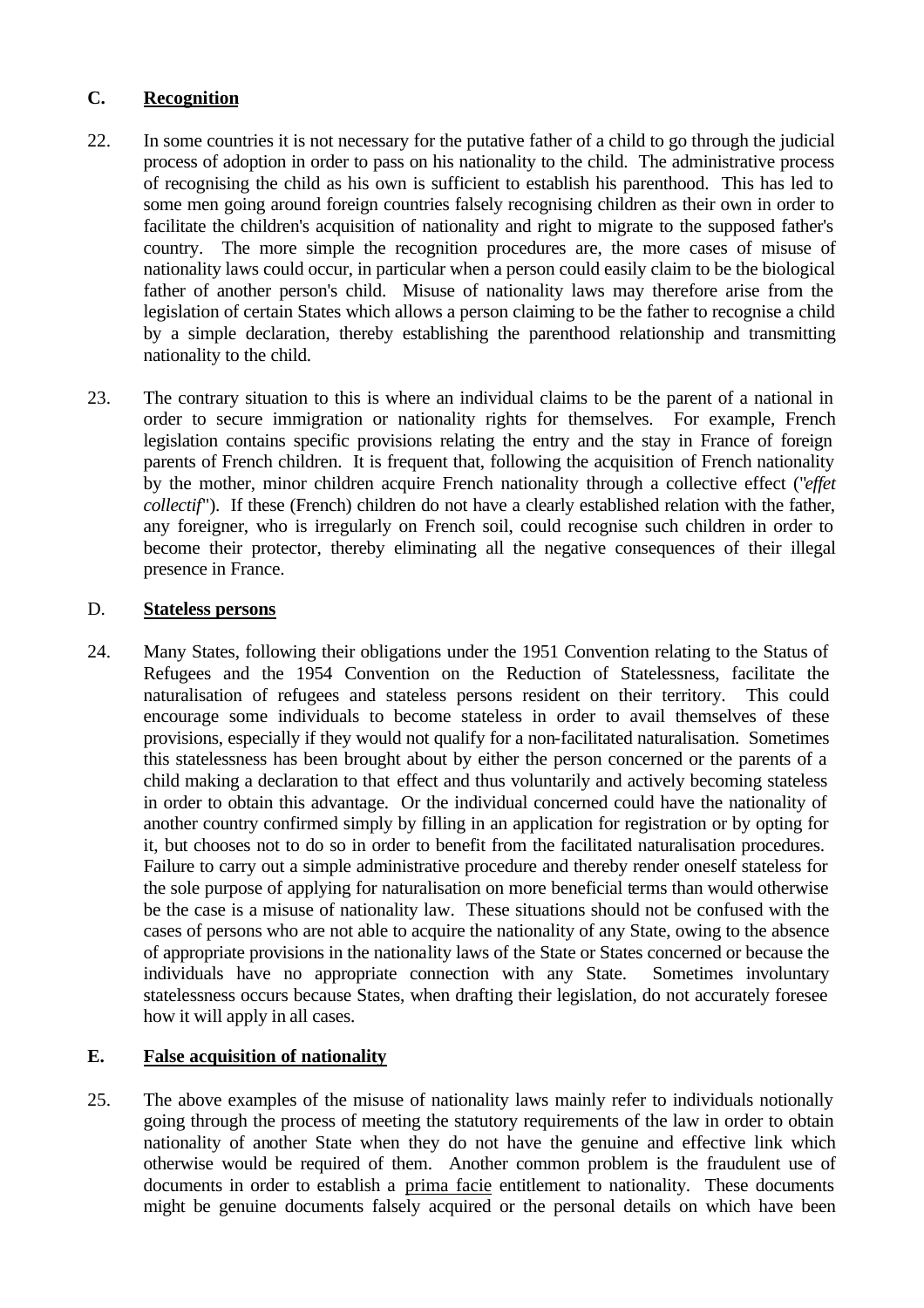altered, or false or forged documents. In France, for example, cases of fraud most often involve civil status certificates for minors who can benefit from the effect of the acquisition of French nationality by one of the parents (application of the principle of the collective effect - "*effet collectif*"). For the application of the law before 1993, it is sufficient to establish a parenthood relation of minors with their parents who became French, in order for them to become automatically French as well. Fraudulent acts of recognition and establishment of the parenthood relation, which were easy to establish in certain countries, will thereby determine the conditions for the acquisition of French nationality by those minors. Since 1993, the obligation to declare minors, who have to live with the applicant in order to benefit of the socalled "collective effect", has considerably limited the number of cases of fraud. The latter however still exists in the form of false documents concerning divorce or death abroad of one of the spouses. Applicants to French nationality would thereby be able to state that they have lost any relation with their country of origin.

- 26. The nature of nationality work is such that many of the documents produced are foreign in origin or of considerable age, making it difficult to check their authenticity. Nationality authorities can of course challenge the authenticity of the documents produced but, in general terms, most apply the rule that any document produced by a foreign country is authentic if it is drawn up in accordance with the usual formal requirements of the country in question. Countries can and do request their diplomatic or consular staff to verify the content and legality of all foreign civil-status certificates if there is doubt as to their authenticity, but such work can be time consuming without any conclusive proof one way or the other. Questioning a document merely because of its foreign origin can be discriminatory. Corruption does unfortunately exist in some States, but the fact that the authenticity of documents emanating from them is always challenged can create diplomatic problems and decisions are therefore often taken by nationality authorities on false or inaccurate documentation. Where the document is supposedly aged, especially those supposedly emanating from a zone of conflict or national disaster or over which there has been a change of sovereignty, checking their authenticity becomes doubly difficult. In addition, in certain countries, foreign documents are not recognised unless they are legalised. In this context, reference should be made to the Hague Convention of 1961 Abolishing the Requirement of Legalisation of Foreign Public Documents, to the 1977 Convention on the Exemption from Legalisation of certain Records and Documents (unofficial translation from French) and the 1957 Convention on the Free Delivery and Exemption from Legalisation of Delivery (unofficial translation from French) of Civil Status Documents of the International Commission on Civil Status.
- 27. The problem of false documentation in citizenship applications was examined in some depth by a Swedish Parliamentary Committee, the 1997 citizenship committee, whilst examining the Swedish Citizenship Act (1950 : 382). In Sweden there is a requirement for an applicant to be able to provide confirmation of his identity in order for Swedish citizenship to be granted. This has given rise to difficulties for the nationals of some countries and stateless persons. In its interim report published in November 1997 the committee reported its conclusions on the need to require confirmation of identity. It had looked at the problem of documentation in specific countries - Afghanistan, Ethiopia, Iraq, Iran, Somalia, Syria, Vietnam - and for stateless persons and those of unknown nationality. It also looked at the practice in other Nordic countries and the rest of Europe. The committee concluded that it was not reasonable to require absolute confirmation of an individual's identity, even though under Swedish law it is not possible to revoke citizenship which has been granted on the basis of false information about identity. It proposed though that where an applicant is exempt from the requirement to confirm identity, the period of residence for naturalisation purposes should be increased from 5 years to 8. The committee also provided useful guidelines on the assessment of credibility as far as the information provided by the applicant about his or her identity was concerned and an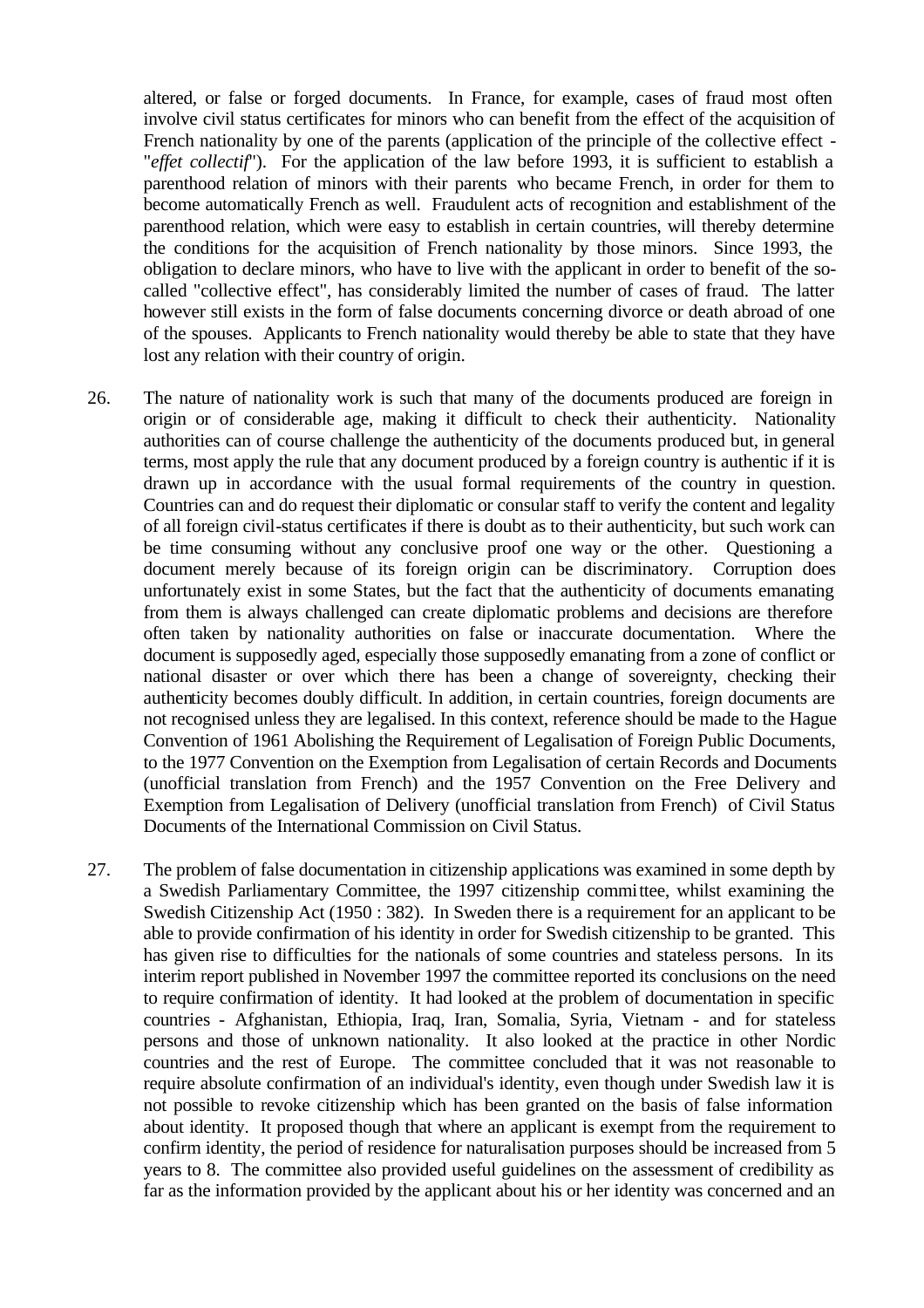assessment of the risk of increased instances of fraud. The proposal of the Committee is now part of the Swedish citizenship act.

- 28. Allied to the production of false documentation are those cases where the applicant submits documents to try to create a false picture of his or her situation, or intentionally presents untrue and false data. A common example is where the national of one State living in another approaches his or her national authorities for the issue of a replacement passport on the grounds that the original passport has been lost or stolen. The second passport is then used for travel in and out of the country of residence. If that country has stringent residence requirements for applicants for naturalisation, requiring no more than a specified number of days absence during the qualifying period, then the first passport is produced when the application for naturalisation is submitted. Other examples would include presentation of false documents for applications for refugee status or where an individual tries to misrepresent his or her ability to obtain or pass on citizenship of another country.
- 29. Another variation is where the applicant has assumed a false identity. Sometimes this relates back to the days of immigration where the individual has assumed a false identity in order to pass themselves off as a close relative of a person having settlement in the country in question. In others they have falsely assumed the identity of an actual person to obtain the rights and benefits accruing to that individual because of their long and legal residence abroad.
- 30. A particular class of nationality case in which fraud is prevalent, or where the nationality authorities are deceived, sometimes legally, concerns the acquisition of the citizenship of countries who do not recognise multiple nationality for their citizens. Basically, an individual obtains the nationality of such a state through fraudulent representations concerning their nationality of origin. They may pretend that there are insurmountable obstacles on their release from their existing nationality, or they might present a forged or inaccurate release certificate, or they might renounce their existing nationality but recover it immediately following or shortly after acquiring naturalisation. The legislation of some countries allows their nationals or former nationals who have renounced their nationality to resume it if they have had to renounce it in order to acquire or retain another nationality. But upon resumption they do not notify the authorities of the country acquisition of whose nationality has caused the renunciation in the first place. This allows nationals of countries who accept dual or multiple nationality to acquire the citizenship of a country which only accepts the principle of single nationality. Although the nationality law of the latter probably provides for the loss ex lege of that nationality upon the individual resuming or acquiring another nationality, in practice the authorities seldom learn of the resumption or acquisition and thus their nationality law, based on the principle of single nationality, is abused by individuals who retain or resume their former nationality. And where countries require individuals to renounce their existing nationality in order to acquire theirs, applicants **may** advance non-existent "insurmountable obstacles" to renunciation in order to justify not obtaining release from their existing nationality.

## **F. Criminal offences committed prior to the acquisition of a nationality**

31. In certain cases, individuals do not declare that they have committed a criminal offence in order that their offence is not held against them when they try to acquire the nationality of a State, in particular when a clean criminal record is a condition for the grant of the nationality of that State.

## **G. Possibilities of misuse of nationality laws in the context of State succession**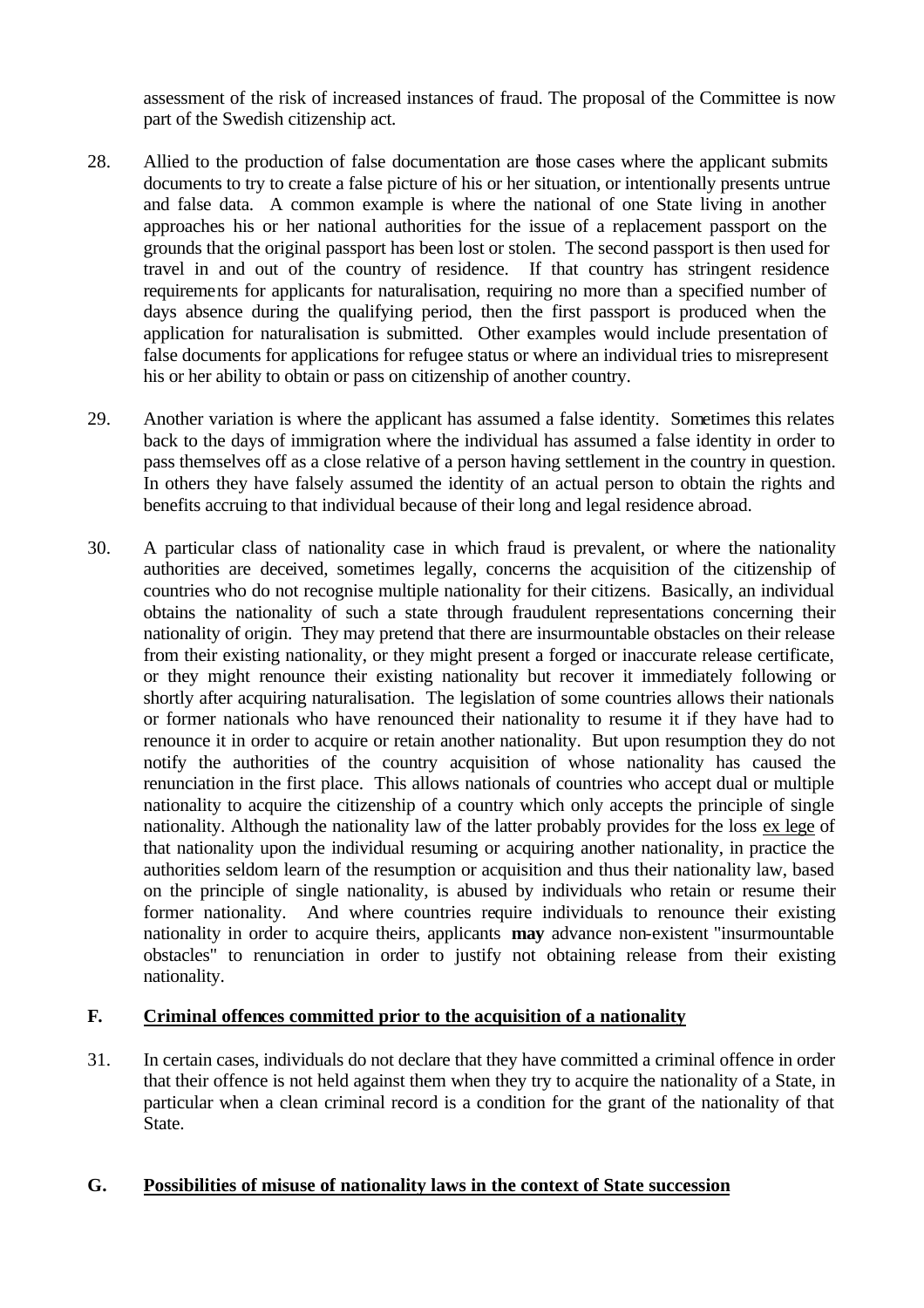32. The situation created by State succession allows for the possibility of the misuse of nationality laws. Nationals of one succeeding State resident in the other may try to persuade the authorities of the State in which they reside that they have not retained or acquired the nationality of the other State in order to gain a more beneficial position in acquiring the nationality of the State in which they are residing, or in order to avoid removal to the country of which they are legally a national. Or the State itself refuses to give its nationality to a person on its territory because it argues that the individual is a national of another State. In considering problems of this nature a proper balance needs to be struck between the interests of States and those of individuals in the context of a State succession situation and to invite States which are involved in State succession situations to co-ordinate their legislation and practice relating to nationality, in particular with a view to avoiding statelessness (eg. by concluding bilateral and/or multilateral agreements). Special attention should be paid also in the context of State succession to the prohibition of arbitrary decisions concerning nationality issues. This prohibition should not only be limited to the deprivation of nationality, but should be extended also to arbitrary denial of the right to acquire the nationality of the successor State or any right of option to which persons concerned are entitled. Such a rule has been adopted in 1999 by the United Nations International Law Commission in its Draft Articles on Nationality of Natural Persons in relation to the Succession of States with the purpose of preventing abuses which may occur in the application of any law or treaty.

## **H. Other possible sources of misuse of nationality laws**

- 33. New reproductive technologies could be a potential source of the misuse of nationality laws. In particular, in those States which apply the jus sanguinis principle, nationality could theoretically be transmitted through genetic material, thus potentially creating new citizens of the country of the donor even though the child had no genuine and effective link with the country of the donor's nationality.
- 34. Finally, other examples of abuse of nationality laws which have been cited include cases where nationality has been obtained through naturalisation by persons who are members of extremist organisations who have not been refused citizenship by State authorities in order not to reveal the identity of the witnesses who would need to appear in court to testify as to why the individual should not be granted citizenship, or the fact that the security authorities had information about the individual's terrorist activities.

## **SECTION III – Measures adopted by States in order to prevent the misuse or abuse of Nationality Laws**

35. The above paragraphs attempt to set out some of the more common examples of the misuse or abuse of nationality laws. The hard part is to identify remedies to these problems which make it difficult for the law to be used in this way whilst preserving the rights and entitlements of genuine applicants. Much will depend on how States reached the position in their nationality law which they are in today, the size of the perceived problem, and the remedies available to them domestically. For example, many States have enacted the automatic acquisition of citizenship for the wives of their nationals, and later all spouses, as a positive and welcoming measure. Restricting the grant of citizenship to the spouses of nationals could give off the wrong signals and would be a retrograde step so far as genuine applicants are concerned. The paragraphs below try to illustrate some of the remedies which States have adopted or might wish to consider in reducing the misuse or abuse of their laws.

## A. **Situations in which the legislation may favour the misuse of nationality laws**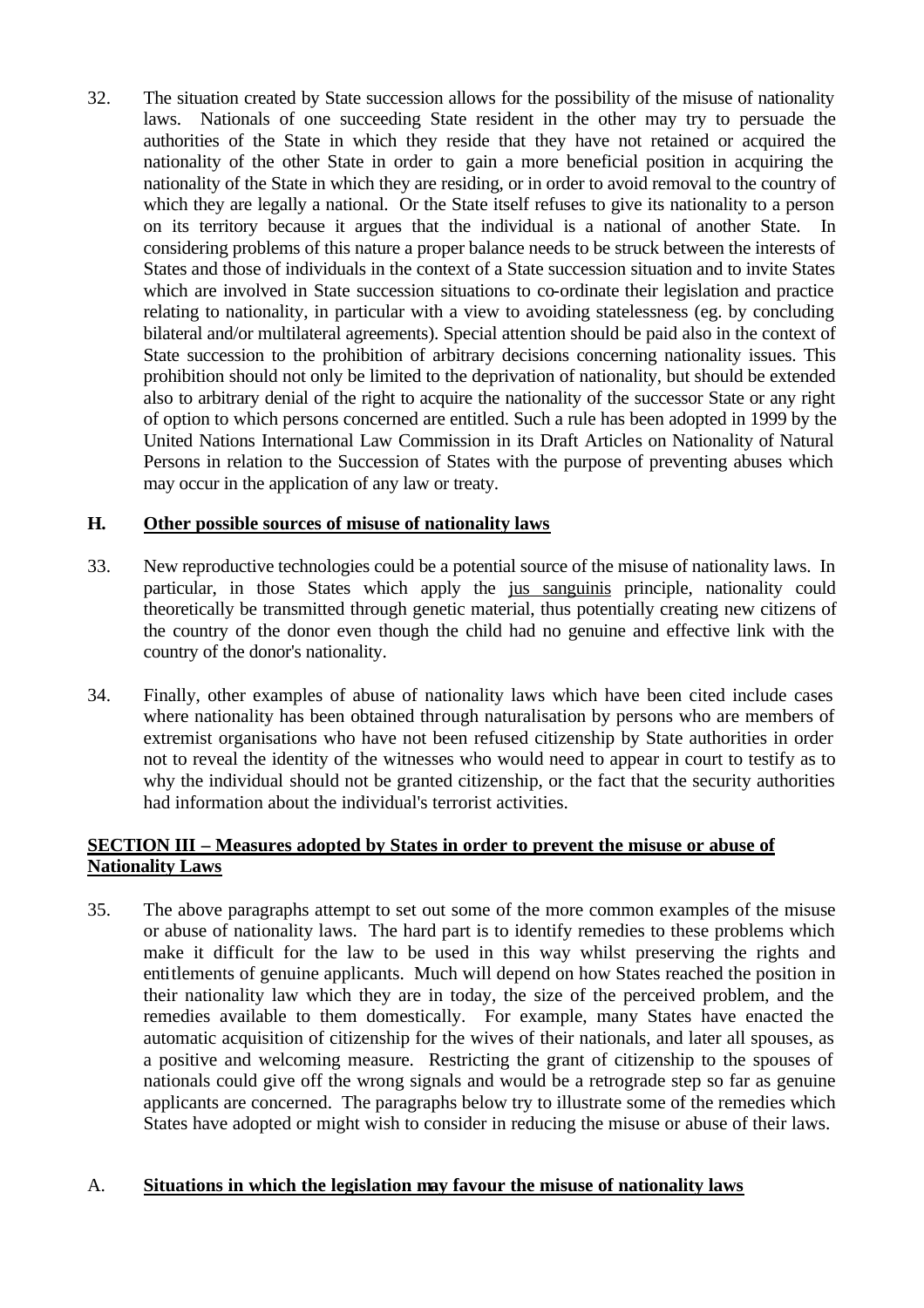36. Where States misuse their nationality laws they lay themselves open to consular or diplomatic representations from the country which has to suffer the repercussions of their action. Bearing in mind Article 1 of the 1930 Hague Convention and Article 3 of the European Convention on Nationality, it would be open to States to refuse to accept the effects of another State's action. That could lead them to not accepting the de jure loss of citizenship of one of their nationals who had purchased the citizenship of another country with which he did not have a genuine and effective link. Nor do States have to accept that the national of another country who entered their territory on a passport of another State has lost his or her nationality if renunciation has taken place without another nationality being acquired, or if the individual has been deprived of citizenship for unacceptable and discriminating reasons. Individuals who were arbitrarily deprived of their nationality could apply to the European Court of Human Rights for such action to be dismissed as a violation of Articles 3 and 4 of Protocol No.4. Consideration should be given to setting up an international body to settle these disputes between States over the nationality of individuals but it should be the specific responsibility of States to avoid these problems arising out of their legislation as best they can.

#### **B. Marriages of convenience**

- 37. With marriages of convenience it is much easier to misuse the nationality laws of States which grant foreign spouses the right to acquire their nationality ex lege than the laws of those States which only provide for a facilitated naturalisation procedure for foreign spouses. States which restrict multiple nationality also have less problems than others regarding marriages of convenience in order to acquire their nationality. However, introducing restrictions concerning multiple nationality is not an appropriate solution to fight against the misuse of nationality laws. One remedy concerning marriages of convenience would be to remove the entitlement to citizenship and make the grant discretionary. This happened in the United Kingdom when the British Nationality Act 1981 came into force. It removed the right of wives of British subjects to register as such themselves and required them and the husbands of British citizens to apply for naturalisation, albeit on more favourable terms than those normally required. When enacting such a fundamental change the entitlements of one Act should be carried forward for a period of grace; in the United Kingdom's case it was 5 years. Another remedy would be to require that the marriage must subsist at the time of acquisition of citizenship. In Austria, if person A (a foreigner and divorced) marries person B (Austrian national), person A may acquire Austrian nationality in a facilitated manner. However, if person A divorces again and marries the former spouse, person C (foreigner), according to the recent amendments to the Austrian legislation, the transmission of the nationality in a facilitated manner to person C is prohibited.
- 38. An alternative approach would be to make it harder to contract sham marriages. In the United Kingdom, registrars are to be given the power to request evidence of name, age, marital status and nationality from couples seeking to be married. They will be given the power to halt any marriage where they have doubts about its legality and will be under a statutory duty to report to the immigration authorities any suspicious marriage applications. Those wishing to marry will in future have to give 15 days notice of their intentions rather than the current 24 hours. In France, a recent legislation allows civil status officials, who have serious suspicions that the consent of one of the spouses to a marriage was not true or simulated, to bring the case before the Public Prosecutor, who may oppose to the marriage. This decision may be subject to a judicial review. This procedure has to take place within a very short period of time. In Belgium, a new provision has been introduced in the Civil Code and will enter into force on 1 January 2000. This text reads as follows: "There is no marriage when, even if the consent has been given, it is shown by a combination of circumstances that the intention of at least one of the spouses is manifestly not the creation of a lasting conjugal community, but aims only at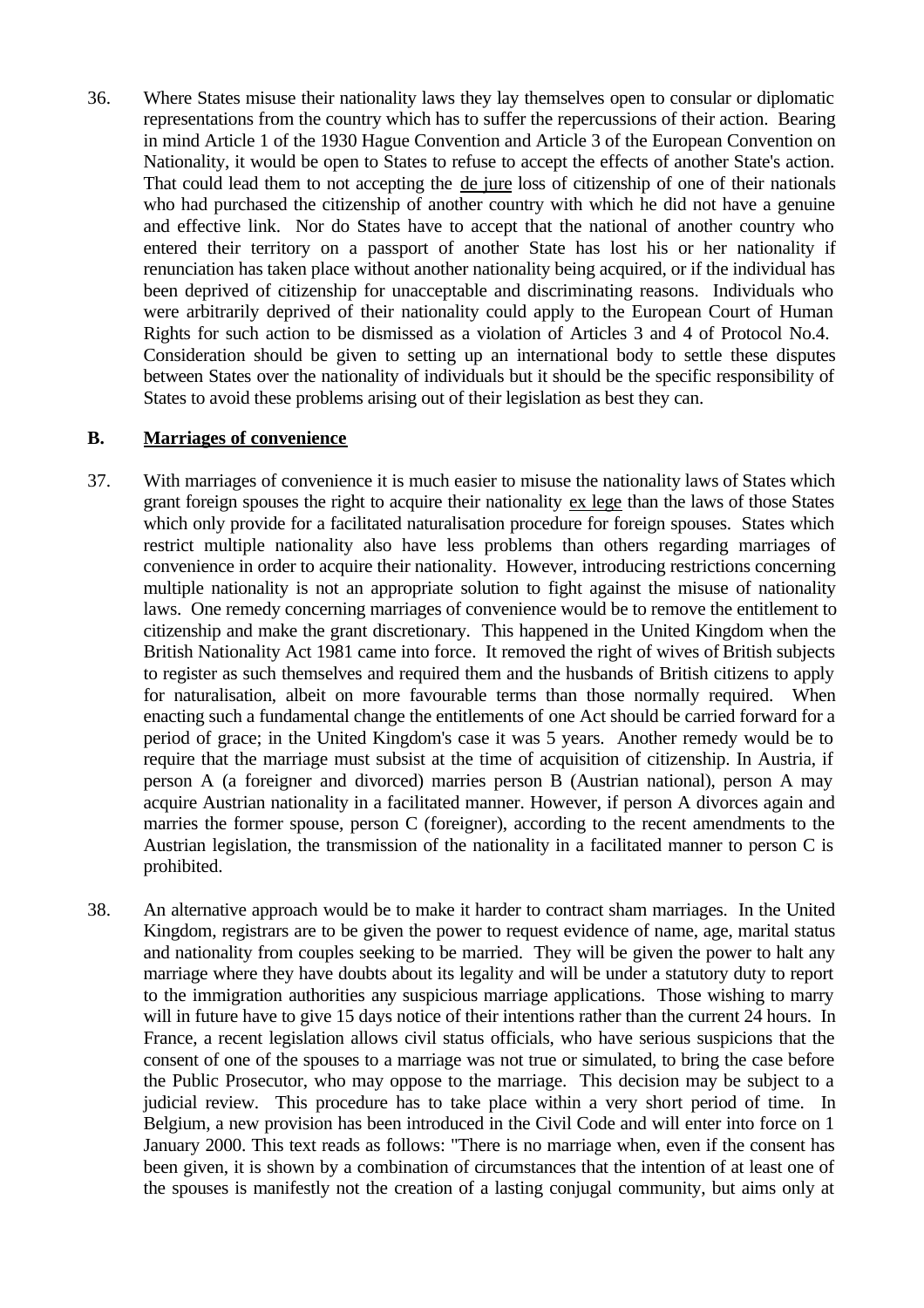obtaining an advantage relating to the stay or the status of the other spouse" (*unofficial translation from French*). A combination of the following circumstances constitutes a serious indication of the risk of a marriage of convenience:

- the parties do not understand each other or make use of an interpreter,
- one of the parties lives with another person in a stable manner,
- a great difference of age,
- the parties manifestly do not know each other.
- one of the parties exercises prostitution activities.

An appeal against the decision of the civil status official to refuse to celebrate marriage is of course possible.

- 39. Any such restrictions like these need to be considered alongside the fundamental human right set out in Article 12 of the European Convention on Human Rights that men and women of marriageable age have the right to marry and to found a family, according to the national laws governing the exercise of this right. Ensuring that a couple are free to marry each other is one thing : that ensures that the requirements of the national laws are fulfilled. But trying to prevent two parties who are free to marry from marrying solely because their motives in marrying are doubted could be said to be denying them their fundamental human right. Marriages of convenience have to be seen in their proper context. The vast majority of couples who marry do so for age old reasons which have stood the test of time. Some marriages may be convenient, but that does not mean that they are a sham. Any powers which are taken to limit the right to marry should be carefully considered against Article 12 referred to above. Furthermore, controls of this nature could open up new scope for racial or ethnic discrimination. What will trigger the suspicion that a marriage may not be genuine except for the fact that one of the parties is not a national? What criteria will be applied to determine whether the proposed marriage is a "sham"? What evidence will be required to prove that a party is not married already? (How do you prove a negative?) What about cultural differences? These are all matters which need to be taken into account if any new powers are not to be seen as discriminatory.
- 40. So far as registered partnerships are concerned, as these are a new phenomenon which, at the present time, do not appear to confer nationality or the right to apply for it as the foreign partner, there is little evidence of them being used to evade immigration controls or misuse nationality laws. Discussion about such partnerships has so far focused on such matters as the conditions for entering into such partnerships, the rights and obligations to each other and to others, separation and dissolution and so on. There has been little discussion about the nationality aspects of such partnerships but, if a registered partnership is to become a legally regulated form of cohabitation which is equivalent to marriage, then consideration needs to be given by those States who are preparing to acknowledge them to the nationality consequences of a registered partnership. Should the foreign partner be entitled to citizenship on exactly the same basis as a foreign spouse? If the answer to that question is in the affirmative, then this will give rise to the possibility of abuse, as is the case with marriage, and adequate safeguards will need to be taken to prevent such misuse.

## **C. Adoption**

41. The abuse of the adoption system may have been curtailed by the Hague Convention drafted in 1993 by a special commission of the Hague Conference on Private International Law. The Convention seeks to ensure that inter-country adoptions take place only after the best interests of the child have been properly assessed, and after the appropriate authorities in the "receiving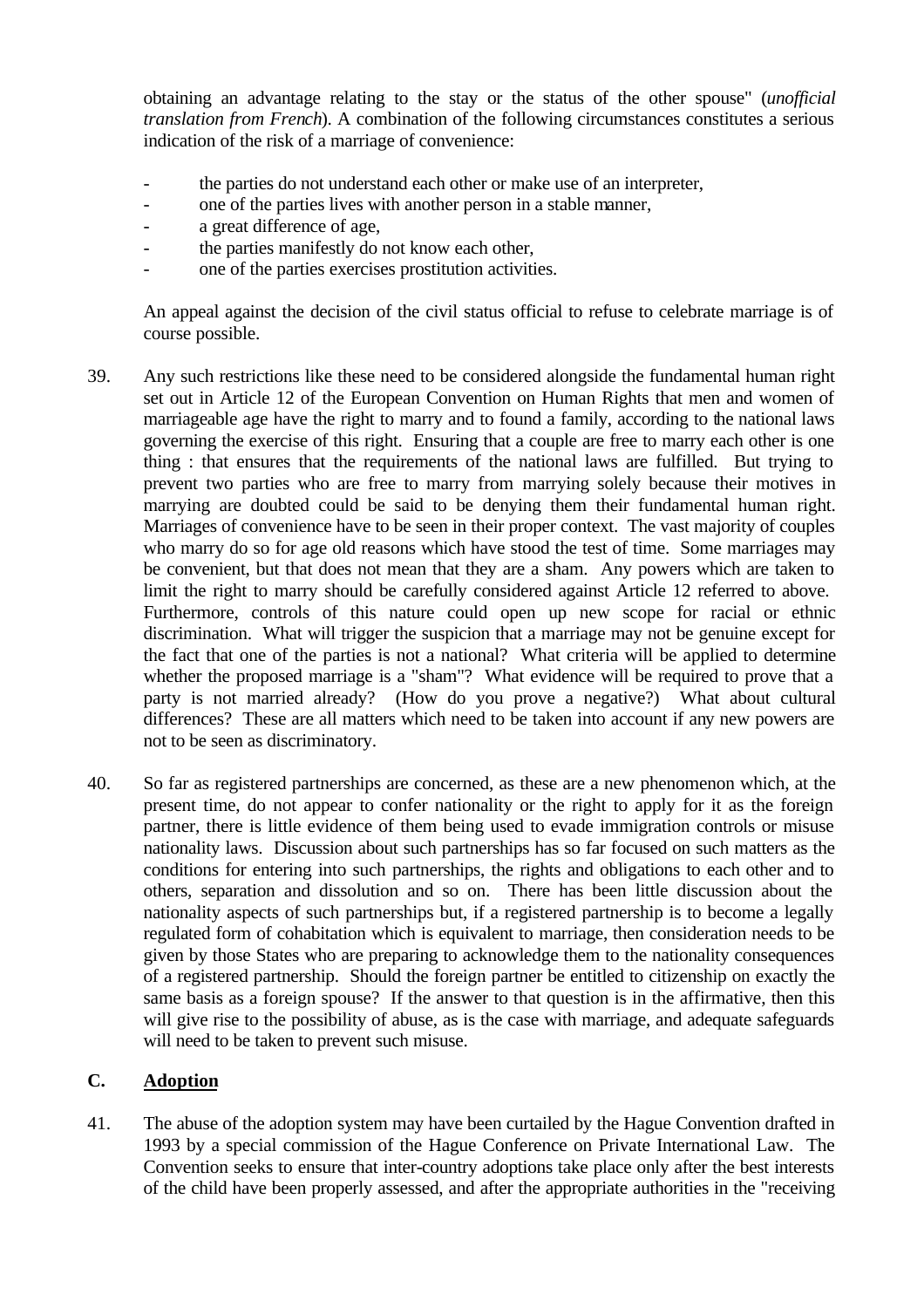State" (ie the country in which the adopters are habitually resident) have indicated that the child will be permitted to enter and remain in the country. Adoptions carried out in accordance with the terms of the Convention will be known as "Convention adoptions" and in each State there will be a "central authority" which will oversee the transfer process. The central authority will have a power of veto over whether the adoption takes place at all, since the Convention does not allow the country of origin to make an adoption order until it has received confirmation that the child will be permitted to enter and remain in his new country. Other safeguards are that States ratifying the Convention will be responsible for ensuring that the standards and procedures in all inter-country adoptions between Convention countries comply with the Convention's principles and that any contracting State may withdraw recognition of adoptions in another contracting State where it is known or suspected that that other State is not fully discharging its Convention obligations. One of the means to fight effectively against the use of adoption procedures to misuse nationality laws would be to sign and ratify existing international legal instruments in the field of adoption such as the Council of Europe 1967 Convention on the adoption of children (ETS 58), the 1993 Hague Convention on protection of children, the United Nations Convention of 1989 on the Rights of the Child and co-operation in respect of inter-country adoption. Again, the problem needs to be seen in context. Full adoption procedures are very complex in most States and do not give rise to any significant misuse of nationality laws. Working Party No.2 of the Committee of experts on family law (CJ-FA-GT2) at its 3rd meeting from 11-15 March 1998 considered that "upon recognition of an adoption of a foreign child by one of its nationals, the State concerned should grant ex lege its nationality to the adopted child". However, the Working Party recognised that "nationality is a very sensitive and political matter which has important implications in practice" and that therefore the Committee of experts on family law decided not to formulate any recommendations to States on this question.

## **D. Recognition**

- 42. The European Convention on Nationality, in Article 6, paragraphs 1 and 4, makes a distinction between children born in and out of wedlock, as well as children born abroad, so far as the acquisition of nationality is concerned. One of the reasons for making this distinction in the Convention was precisely to avoid, as far as possible, situations of misuse of recognition procedures in order to circumvent difficulties presented by adoption procedures.
- 43. The legal consequences of recognition vary in different States. While in certain States recognised children have the same rights to nationality as children born in wedlock, in other States this is not the case. Within marriage, the presumption is that the husband is the father of any child born within the marriage unless, on the basis of strong contrary indications, such presumption is no longer applicable. But outside of marriage better evidence may be required to stop the abuses exampled above. Article 6 of the European Convention on Nationality provides that with respect to children whose parenthood is established by recognition, court order or similar procedures, each State Party may provide that the child acquires its nationality following the procedure determined by its internal law.

#### **E. Stateless persons**

44. In considering the question of misuse of nationality laws by stateless persons, the problem is a relative one and needs to be considered on a case by case basis. There is a distinction between genuine and malicious cases of statelessness, and States should strike a balance between the interests of the State and the needs and interests of the individual in considering any possible remedies to this problem.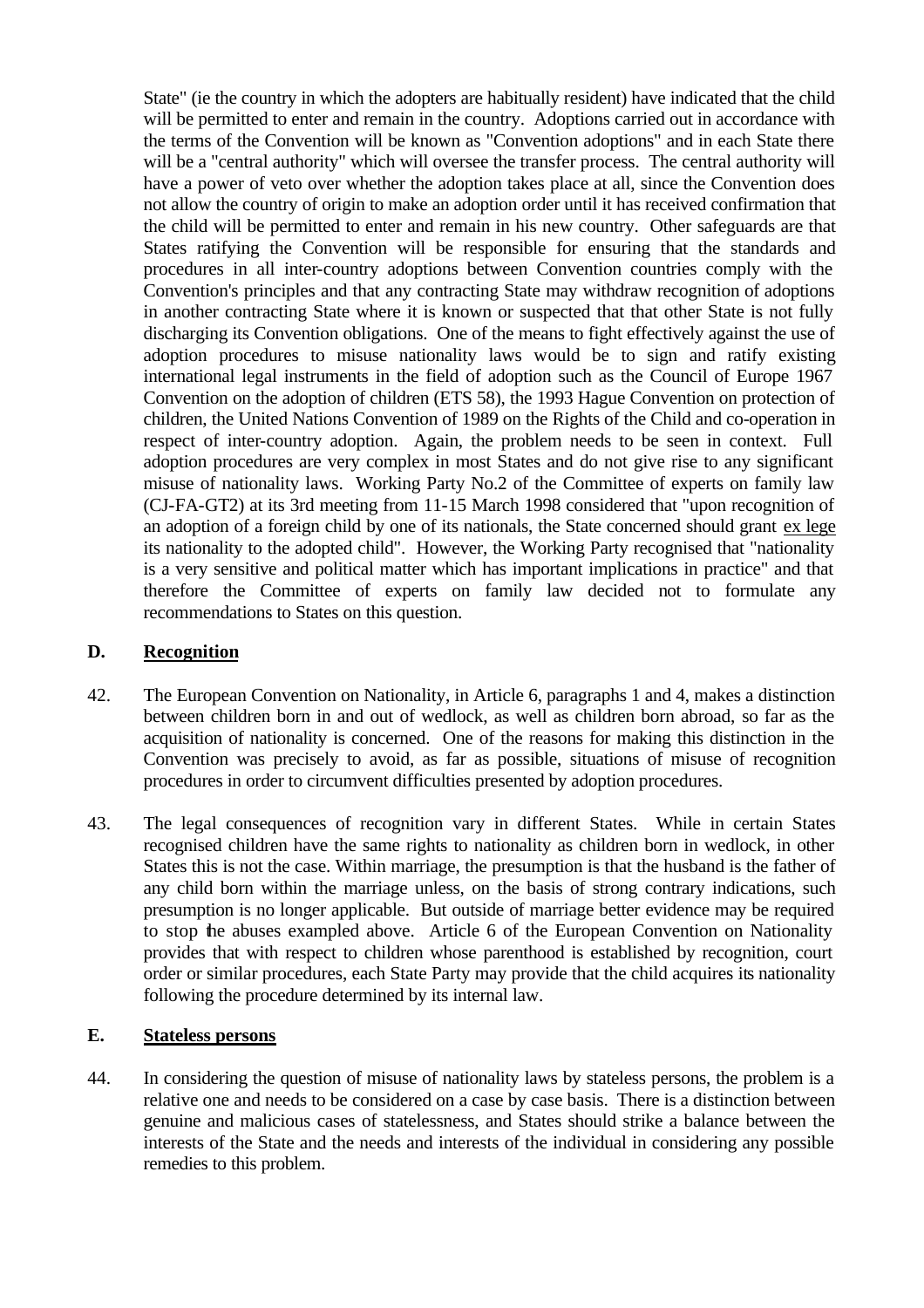## **F. Fraudulent conduct, false acquisition and presentation of false documents**

45. Article 7ib of the European Convention on Nationality accepts that States might make provision in its internal law for the loss of nationality ex lege where it has been acquired by fraudulent conduct, false information or concealment of any relevant fact and the nationality laws of most countries provide for penalties for fraud. But fraud is always difficult to prove. The solution is to take steps, both preventive and punitive, to prevent it from occurring. In Luxembourg, for example, the authorities require very explicit documentation from foreign authorities in order to grant citizenship to those born in the Grand Duchy who do not hold any other foreign nationality. In "the former Yugoslav Republic of Macedonia"**,** taking into account the possibilities for such abuses, the Nationality Act contains a provision according to which the formal decision for granting nationality can be declared null and void after it had been handed over, if there has been a confirmation that the individual had submitted untrue or false data or had used forged personal identification documents in his/her request for acquiring nationality status by naturalisation. This formal decision is to be declared null and void in terms provided for expiration of a period set by statute for the prosecution of a criminal offence of presenting incorrect, untrue data and usage of forged identification document. Decisions for granting nationality status to minor children that had acquired this status simultaneously with their parents are also to be declared null and void in such cases, according to the provisions set in the Nationality Act. It appears appropriate that the legislation of States provides for documents obtained through fraudulent conduct, false acquisition and the presentation of false documents to be declared null and void.

## **G. Criminal Offences**

- 46. Where States require applicants for their nationality to have a clean criminal record they might wish to bear in mind the procedure adopted in certain States to require applicants to sign declarations to the effect that they had not committed any criminal offence or been convicted of the same during a certain period before applying for citizenship. If the authorities concerned later discover that an applicant had made a false declaration then their nationality could be said to have been acquired fraudulently and withdrawn. This procedure would cover criminal acts committed prior to the acquisition of a nationality but prosecuted at a later stage, and also to crimes committed abroad.
- 47. The requirement for a clean criminal record is compatible with European legal standards in this area. Conditions such as these are usual in the legislation of European countries which either contain requirements of "good moral character" usually assessed *inter alia* through an examination of the criminal record, or specific requirements of clean criminal records. However, rather than ask the individual applicant to produce the record, the authorities should consider obtaining the records themselves so as to reduce the burden on the individual applicant and make it more difficult for false records to be produced.
- 48. With the requirement for a clean criminal record, as with other requirements, States should bear in mind the need for proportionality, particularly in cases of State succession. Changes in the political system have meant that some offences for which individuals were convicted are no longer offences in the criminal code of the country in which they are living.

## **H. New reproductive technologies**

49. As these technologies are new there is little or no evidence that they are being used to circumvent immigration or nationality legislation. But the potential exists and, as with the case of registered partnerships, discussion of the ethical and legal consequences of such acts needs to include a comprehensive analysis of the consequences for a State's nationality laws.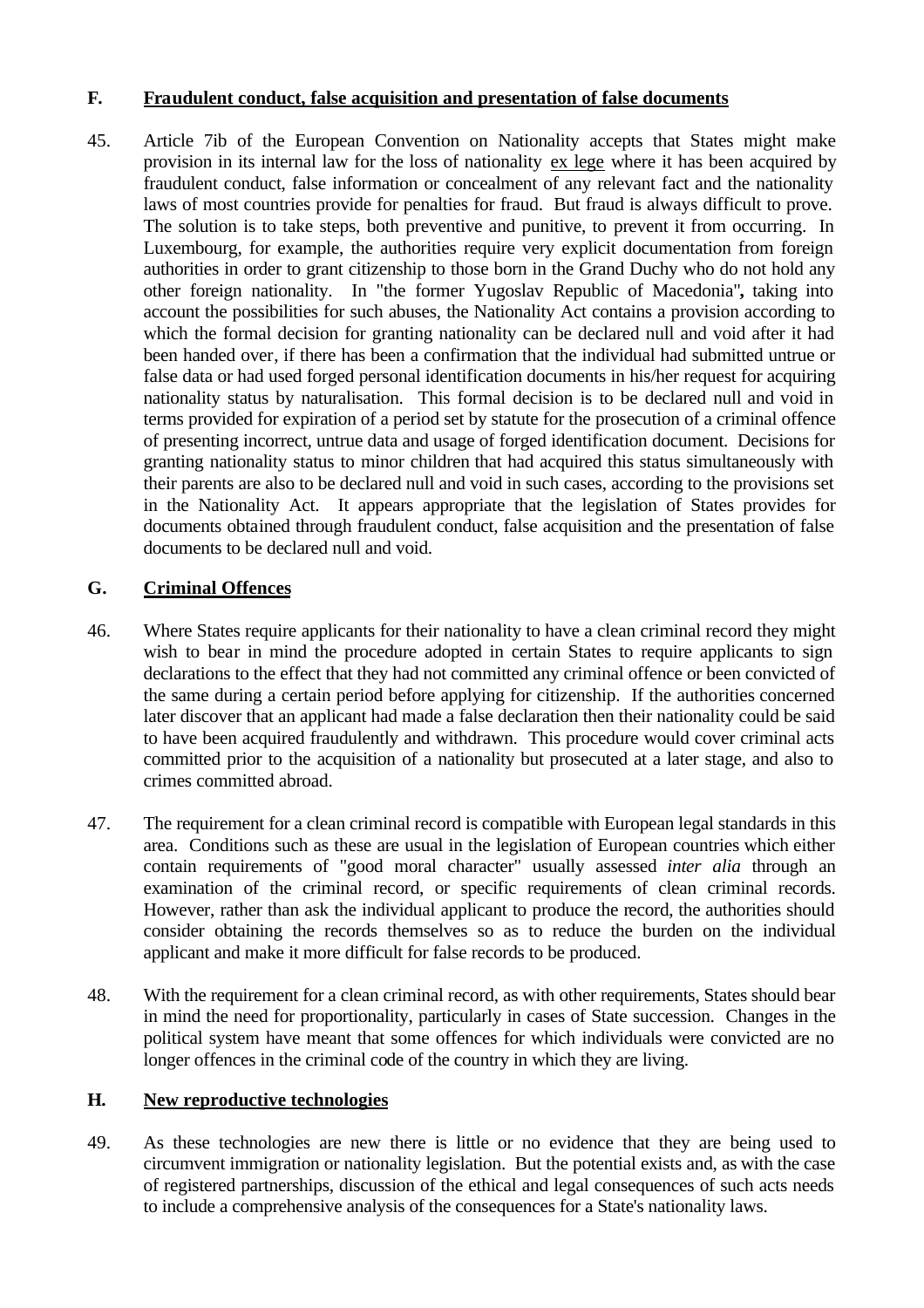#### **I. Acquisition of a second nationality**

- 50. In cases where the national of one State voluntarily acquires the nationality of another, or resumes a previous nationality which has been renounced in order to acquire that State's nationality, a solution to the problems this creates for single nationality countries would be for the authorities in the State granting citizenship to notify the authorities of the State or origin of their new citizen of the acquisition of their citizenship. In this respect, reference should be made to the 1964 Convention No 8 on the Exchange of Information on the Acquisition of Nationality of the International Commission on Civil Status. However, such action mainly benefits only the country whose nationality laws are based on the principle of single nationality. Countries who adhere to the principle of multiple nationality are required to set aside their principles in order to assist single nationality countries maintain their principles. It is probably for this reason that few bi-lateral agreements covering notification of the grant of citizenship have been entered into, and the matter is becoming more complicated because of the requirements of legislation concerning personal privacy, data protection and the unauthorised disclosure of information. In some cases the person acquiring citizenship might be a refugee who did not want his or her home authorities to know of their whereabouts, even in general terms.
- 51. One approach to this problem has been applied by many Asian countries who adhere to the principle of single nationality. Where one of their nationals is permanently resident abroad and applies to renew his or her passport, the consular authorities require him or her to produce a letter from the authorities of the country in which they are permanently resident confirming that they have not acquired the citizenship of that country. The letter may be obtained either by the individual or by the consular authorities on production of written consent from the individual to such information being disclosed. In most cases the consular authorities of a State will quickly recognise from a passport whether the individual is permanently or temporarily resident in the country. Few individuals who have obtained the nationality of the country in which they are living are likely to seek renewal of their passports because disclosure of this information would reveal their abuse of their home country's nationality laws, and these procedures would help to bring home to people the consequences of their actions.
- 52. Not all States are willing or able, however, to issue such letters, making the procedure difficult to implement. Moreover, these procedures would not necessarily assist in those cases where an individual has renounced his nationality of origin in order to obtain another nationality and then resumed that first nationality. However, in many of these cases the individual would be living in the country of which he or she had voluntarily acquired citizenship and in relationship to that country this citizenship would then prevail.

## **SECTION IV – CONCLUSIONS AND PROPOSALS FOR FURTHER ACTION**

## **A. Conclusions**

53. Most, if not all, States have over the centuries benefitted from the flow of migrants into their countries. These migrants have greatly enriched their new societies, not only as entrepreneurs, scholars, artists and scientists, but also generally, by adding cultural diversity and broadening the horizons of their new society. Many have positively sought to show their commitment to their new homes by seeking to acquire its nationality. Most do so lawfully and it should not be assumed that because this paper deals exclusively with the misuse of nationality law that all applicants for citizenship seek to misuse or abuse the nationality laws of their adoptive State.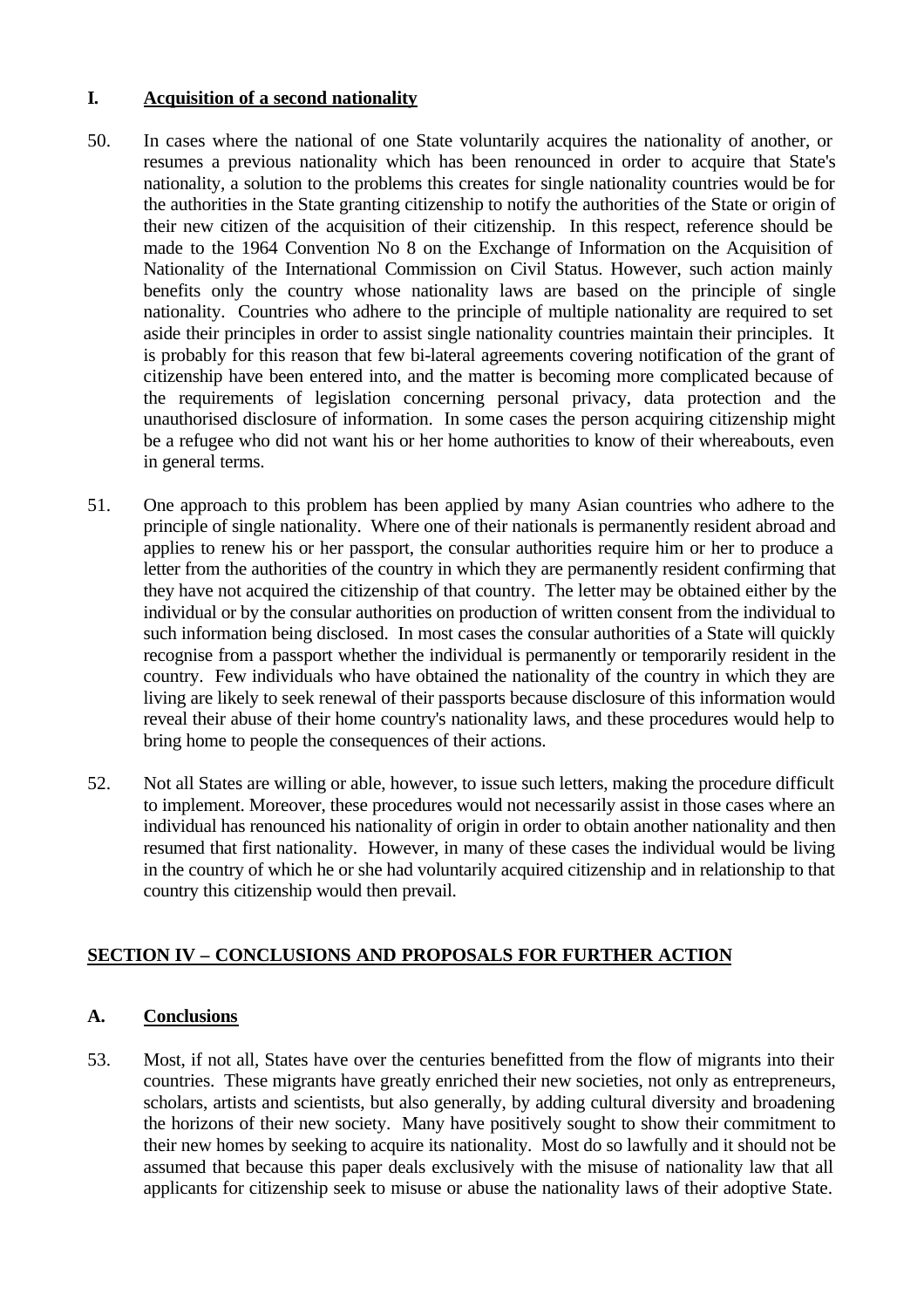The number of cases of misuse of nationality laws does not seem to be unduly high, but the number of such cases could increase and could have negative effects on normal procedures relating to nationality and disproportionately cloud the manner in which migrants are regarded. It is therefore important that States should be aware of the problems linked to the misuse of their nationality laws and take any appropriate action to limit the opportunities for abuse.

- 54. However, it is difficult to find a common set of remedies for all States. This report contains examples of a few remedies which have been adopted in some States in order to try and prevent the misuse or abuse of their nationality laws but these need to be set in the particular legal, historical and sociological situation in the State concerned and may not be applicable in other States.
- 55. The problems of fraud and the presentation of false documentation are not unique to nationality questions. They are experienced on a far greater scale by the immigration authorities in most countries. Within a State there should be close co-operation between the immigration and nationality authorities in order to minimise the opportunities for the misuse of nationality laws. Internationally there is also scope for greater co-operation and the exchange of information, and this report recommends that States, where appropriate, should conclude bilateral and/or multilateral agreements in order to regulate matters of common interest and thereby prevent the misuse of their nationality laws. Such agreements are commonplace in the immigration field. For example, within the European Union there are proposals in hand for joint action on the provision of equipment for the detection of false or falsified documents in the visa departments of representatives abroad and in the offices of domestic authorities dealing with the issue or extension of visas, and for improved exchange of information to combat counterfeit travel documents. The Committee of Experts on Nationality already provides a forum in which information can be exchanged informally but unfortunately, by its very nature, this tends to be about documentation and procedures within European States whereas problems also arise in countries from outside the Council of Europe.
- 56. Many of the documents fraudulently presented in support of nationality applications are civil status documents. In this connection, the report of the International Commission on Civil Status (CIEC) on "Fraud in Civil Status Matters" of September 1996 is most helpful and relevant in the context of this report. The CIEC document reports on the responses by its member States (Austria, Belgium, France, Germany, Greece, Italy, Luxembourg, the Netherlands, Portugal, Spain, Switzerland and Turkey) to a questionnaire regarding fraud in matters of civil status. It deals with the types of fraud and their causes - false declarations regarding birth, marriage and recognition, and presentation of false foreign documentation; the means of combatting them - verifying documents, options for refusing registration or marrying a couple; permissible sanctions; legislative reform; and the limits on the remedial action. It concludes that there is a difference between the States in the way they are organised to combat fraud, in particular in the co-ordination of the interests of internal departments, that there needs to be a common approach to the problems and more exchange of information and material between States to help them combat the problems. It draws a parallel with the co-operation which exists in the matter of visas and immigration control. Greater knowledge of what other States are doing to combat fraud and the effectiveness of the measures they are taking might be guiding for States in adopting similar provisions in their legislation.

#### **B. Proposals for further action**

57. The problems States face in relation to the misuse or abuse of their nationality laws are not unique to them, either internally, where the immigration and civil status authorities face similar problems, or externally, where other States are encountering the same sorts of problems. No one State